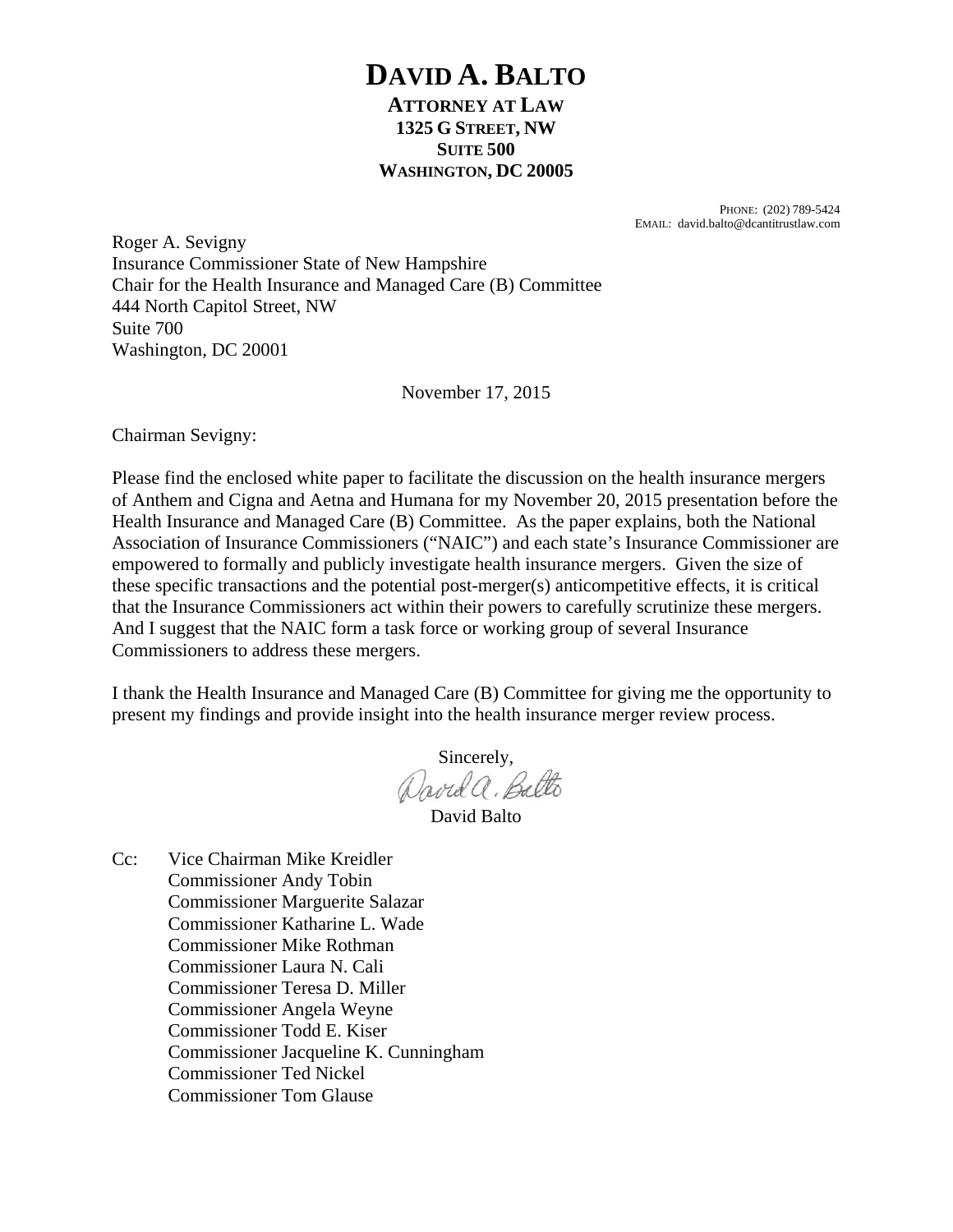# Health Insurance Mergers: The Vital Role of State Insurance Commissioners in Investigating Anthem-Cigna and Aetna-Humana

### **Executive Summary**

The recently announced mergers between Anthem and Cigna and Aetna and Humana will be reviewed by numerous state Insurance Commissioners. Insurance Commissioners and the National Association of Insurance Commissioners ("NAIC") are empowered by law to review, investigate, and where necessary, disapprove anticompetitive health insurance mergers. This white paper examines the health insurance merger review process and highlights the following:

- If these mergers were consummated, the number of national competitors would be reduced from five to three. Anthem would have 53 million enrollees and Aetna would have 37 million enrollees. Including UnitedHealth, these three insurers would cover nearly 140 million lives or 51.3 percent of all Americans with insurance.
- A state's Insurance Commissioner is authorized to review health insurance mergers under their state's Insurance Holding Company System Regulatory Act.
- A Commissioner's investigation of a health insurance merger provides a critical and unique scope, different from antitrust investigations done by other entities including the U.S. Department of Justice ("DOJ") and the states' attorneys general.
- The Commissioner is not beholden to the competitive analysis done by others.
- Under the NAIC's Model Act, to approve a merger, a Commissioner must determine that several conditions are met including that the merger would not "substantially lessen competition in insurance in this state or tend to create a monopoly."
- The Model Act standards differ from the standards applied by the DOJ, and those standards have primacy in Insurance Commissioner investigations.
- The Model Act prevents anticompetitive health insurance mergers in concentrated markets, in markets with a trend towards concentration, and in markets with substantial evidence of competitive harm.
- The Model Act also prevents health insurance mergers that are prejudicial to policyholders or to the insurance-buying public.
- Commissioners have broad powers to conduct investigations and hold hearings. Unlike the DOJ process, the inquiry is public and the Commissioner has broad powers to secure information from parties, hold public hearings, secure information, issue subpoenas, and conduct a broad inquiry on the effects of the merger. The Commissioner can hire experts to assist in the inquiry at the expense of the parties. Third parties can have the power of fully participating in hearings, including questioning witnesses and securing information.
- State Insurance Commissioners have greater expertise in competitive and consumer protection issues in their state than federal regulators such as the DOJ.

<sup>\*\*</sup>Attached to this submission is Appendix A, B, and C. Appendix A provides a short overview of a number of different health insurance matters involving Insurance Commissioners. Appendix B offers a map, based on available data, of potential anticompetitive overlaps from the mergers of Anthem-Cigna and Aetna-Humana. Appendix C contains a list of valuable sources the NAIC and Insurance Commissioners should review as part of their investigations into the two mergers.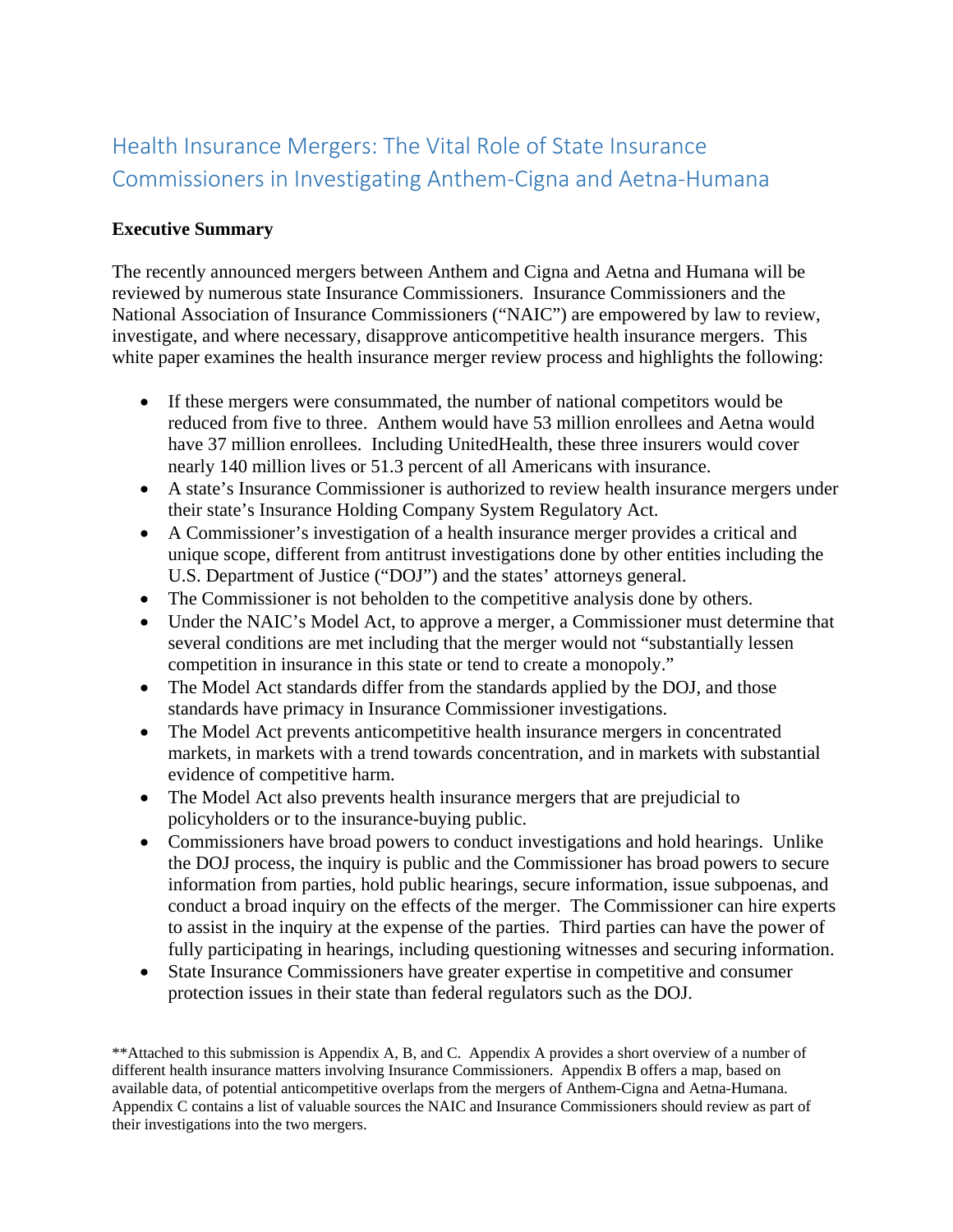- State Insurance Commissioners have broader tools to remedy the potential competitive impact of mergers.
- The existence of concentrated insurance markets under the Model Act and DOJ Merger Guidelines is *prima facie* evidence of competitive harm.
- In order to effectively and comprehensively assess the impact of these mergers, we recommend that NAIC form a task force or working group so that states can collectively analyze these mergers and develop and share expertise.

This paper addresses several topics. First, it provides a short analysis of the Anthem-Cigna and Aetna-Humana mergers. Second, it analyzes the broad powers of an Insurance Commissioner to review a health insurance merger. Third, it offers an overview of the antitrust review of health insurance mergers. Finally, it provides two recommendations: (1) each Insurance Commissioner should investigate the mergers where appropriate, and (2) the NAIC should form a task force or working group dedicated to health insurance mergers and supporting Insurance Commissioners.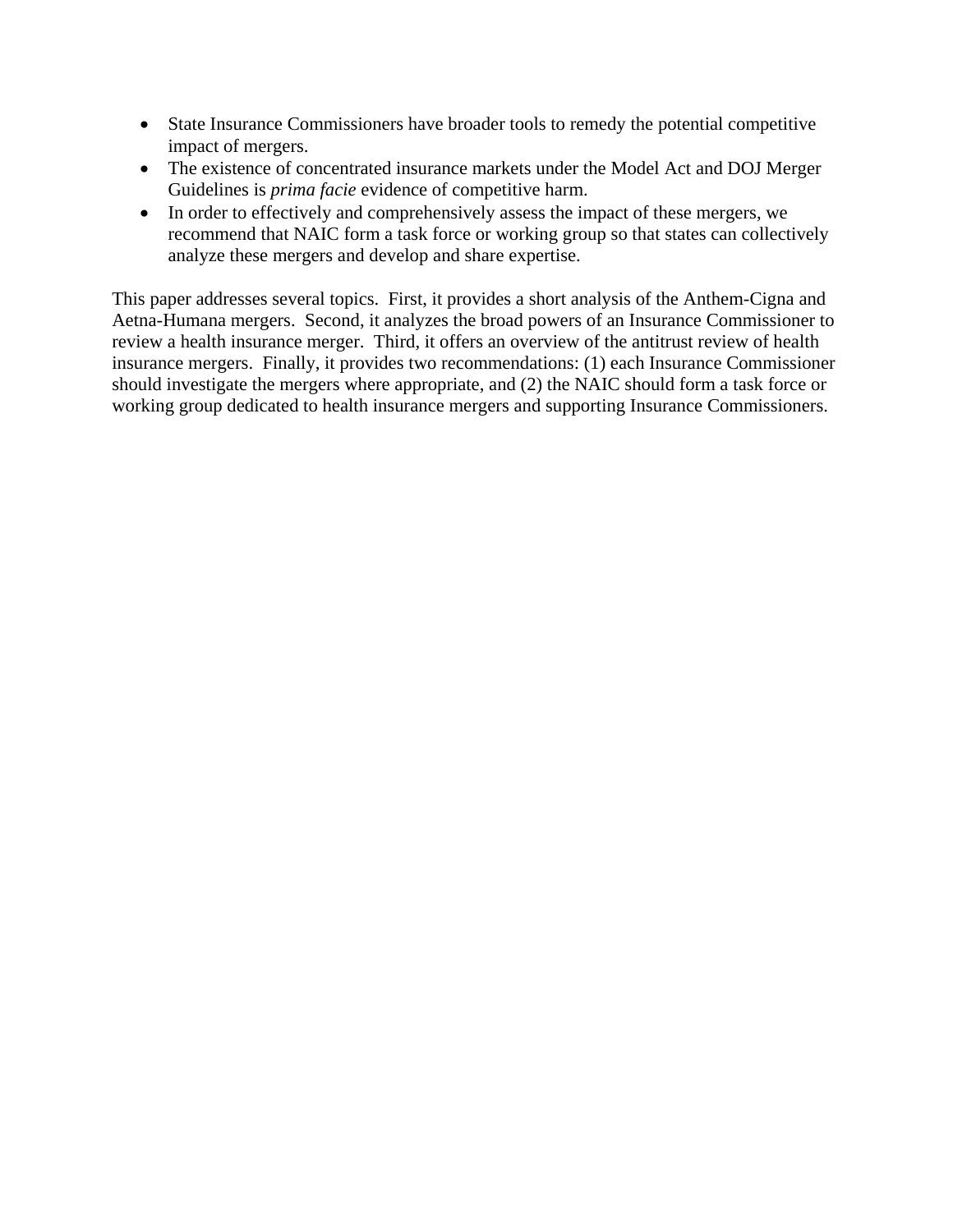#### **I. The Mergers: Anthem and Cigna and Aetna and Humana[1](#page-3-0)**

The health insurance mergers of Anthem-Cigna and Aetna-Humana would eliminate two of the U.S.'s five national insurers.<sup>[2](#page-3-1)</sup> The parties cover a substantial number of lives across a broad range of insurance products. A combined Anthem and Cigna would have 53 million beneficiaries, and a combined Aetna and Humana would have [3](#page-3-2)7 million.<sup>3</sup> Including UnitedHealth's nearly [4](#page-3-3)6 million beneficiaries, $4$  the three largest health insurance companies in the United State would have nearly 140 million enrollees or 51.3 percent of individuals with health insurance coverage nation-wide.<sup>[5](#page-3-4)</sup>

#### **II. Health Insurance Commissioners' Reviewing Power**

Along with the Department of Justice Antitrust Division ("DOJ") and the states' attorneys general, the states' Insurance Commissioners serve a critical role in investigating and reviewing mergers between health insurers. However, unlike the other agencies and enforcers, the Insurance Commissioners' powers allow them to fully analyze the health insurance market within their state, both broadening the scope of the investigation into potential competition issues and considering additional factors outside of typical antitrust jurisprudence. Most importantly, the Commissioner's review is *independent of* those done by other regulators and enforcers. A Commissioner is not beholden to the competitive analysis done by others. The Insurance Commissioners derive their health insurance merger review powers from state statutes modeled on the National Association of Insurance Commissioners' Model Insurance Holding Company System Regulatory Act ("Model Act").<sup>[6](#page-3-5)</sup> While there are variations among states, all states have adopted some version of the Model Act.

The Model Act requires mergers between insurance companies to receive approval from the Commissioner in each state in which the newly merged firm will operate.<sup>[7](#page-3-6)</sup> After a "public hearing,"[8](#page-3-7) the Commissioner must not approve an insurance merger or transaction if: (a) the merged party could not "satisfy the requirements for the issuance of a license"; (b) the merger would "substantially lessen competition in insurance in this state or tend to create a monopoly"; (c) the financial condition of the acquiring party may "jeopardize the financial stability of the insurer, or prejudice the interest of policy holders"; (d) the acquiring party's plans are unfair or unreasonable to policyholders of the merging party and "not in the public interest"; (e) the "persons who would control the operation of insurer" lack "experience and integrity"; or (f) "the acquisition is likely to be hazardous or prejudicial to the insurance-buying public."<sup>[9](#page-3-8)</sup>

<span id="page-3-0"></span><sup>1</sup> I would like to thank my associate James Kovacs for assisting me in writing this white paper. 2 Walker Ray & Tim Norbeck, *When It Comes to Health Insurance Mergers, Bigger is not Going to be Better*,

<span id="page-3-1"></span>

FORBES.COM (Sept. 28, 2015), http://goo.gl/Z3EhI4 (UnitedHealth is the fifth national insurer).

<span id="page-3-2"></span><sup>3</sup> Margaret Patrick, *Aetna Announces Its Acquisition of Humana*, MARKET REALIST (July 8, 2015), http://goo.gl/C6aJ1p.

<span id="page-3-3"></span> $^{4}$  *Id.* 

<span id="page-3-4"></span><sup>5</sup> *Health Insurance Coverage of the Total Population*, KAISER FAMILY FOUNDATION, http://goo.gl/6VnFA.

<span id="page-3-5"></span><sup>6</sup> MODEL INS. HOLDING CO. SYS. REGULATORY ACT § 440-1 (Nat'l Ass'n of Ins. Comm'rs 2015) [hereinafter "Model Act"].

<span id="page-3-6"></span><sup>7</sup> Model Act at § 3 (D). 8 *Id.* at § 3 (D)(1).

<span id="page-3-7"></span>

<span id="page-3-8"></span><sup>&</sup>lt;sup>9</sup> *Id.* at § 3 (D)(1)(a-f). A finding of anyone of the six factors in the Model Act is sufficient to deny a merger.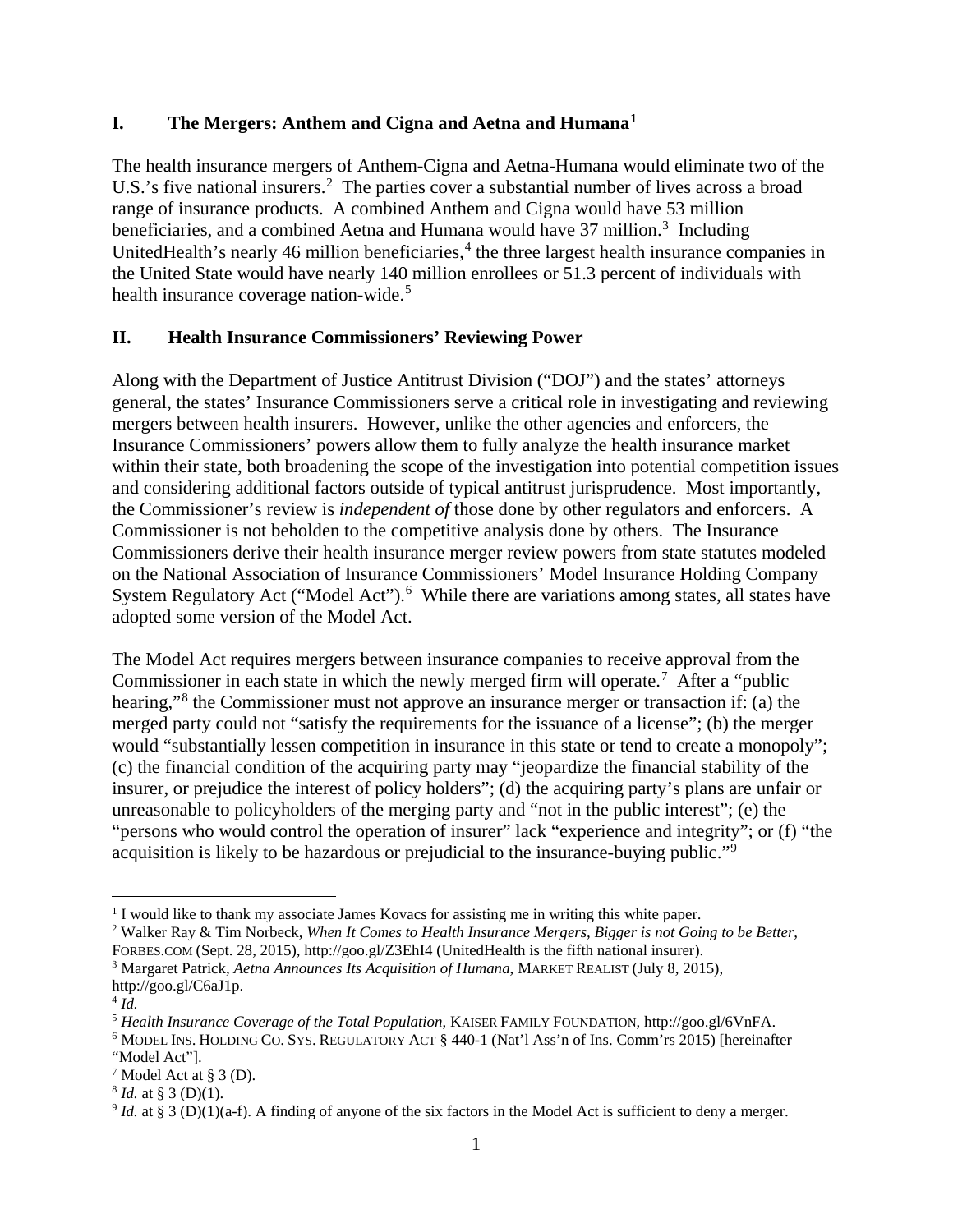For the purpose of this paper, I will primarily focus on the competitive analysis – whether the merger would substantially lessen competition in insurance or tend to create a monopoly.

#### *A. Competitive Standard under the Model Act*

According to the Model Act's "Competitive Standard,"[10](#page-4-0) there are multiple ways in which a merger may substantially lessen competition or tend to create a monopoly. First, the Commissioner has a *prima facie* case to block an insurance merger if the market is highly concentrated, defined as the four largest insurers having a 75 percent or greater market share,  $11$ and the merging parties having the following market shares:

| Insurer $A^{12}$ | Insurer B         |
|------------------|-------------------|
| 4 percent        | 4 percent or more |
| 10 percent       | 2 percent or more |
| 15 percent       | 1 percent or more |

Second, the Model Act also deems insurance mergers presumptively anticompetitive in nonconcentrated markets when insurers have the following market shares:

| Insurer $A^{13}$ | Insurer B         |
|------------------|-------------------|
| 5 percent        | 5 percent or more |
| 10 percent       | 4 percent or more |
| 15 percent       | 3 percent or more |
| 19 percent       | 1 percent or more |

While merger proponents often disregard the market shares adopted in the Model Act, indicating that a merger is presumptively anticompetitive, those statutory market share thresholds must be taken seriously. To be sure, federal antitrust law today is not based on the market share thresholds in the Model Act: the DOJ is not troubled by proposed mergers at or even substantially above those thresholds. But, federal law does not preempt the Model Act. The market share thresholds it contains are rebuttable by clear and convincing evidence, and they must be the starting point for the Commissioner's antitrust analysis. They cannot be ignored.

Third, there is also a rebuttable presumption of a violation if the state has a "significant trend toward increased concentration."[14](#page-4-4) A concentration trend occurs when the aggregate market share of any grouping of the state's largest insurers, from the two largest to the eight largest, has increased by seven percent or more over a five to ten year period.<sup>15</sup> Under the concentration standard, there is a *prima facie* evidence of a violation if one of the merging insurers is in the

<span id="page-4-1"></span><span id="page-4-0"></span><sup>&</sup>lt;sup>10</sup> *Id.* at § 3.1 (D).<br><sup>11</sup> *Id.* at § 3.1 (D)(2)(a)(ii).

<span id="page-4-2"></span><sup>&</sup>lt;sup>12</sup> *Id.* at § 3.1 (D)(2)(a)(i).

<span id="page-4-3"></span> $13$  *Id.* at § 3.1 (D)(2)(a)(ii).

<span id="page-4-4"></span><sup>&</sup>lt;sup>14</sup> *Id.* at § 3.1 (D)(2)(b).

<span id="page-4-5"></span><sup>15</sup> *Id.*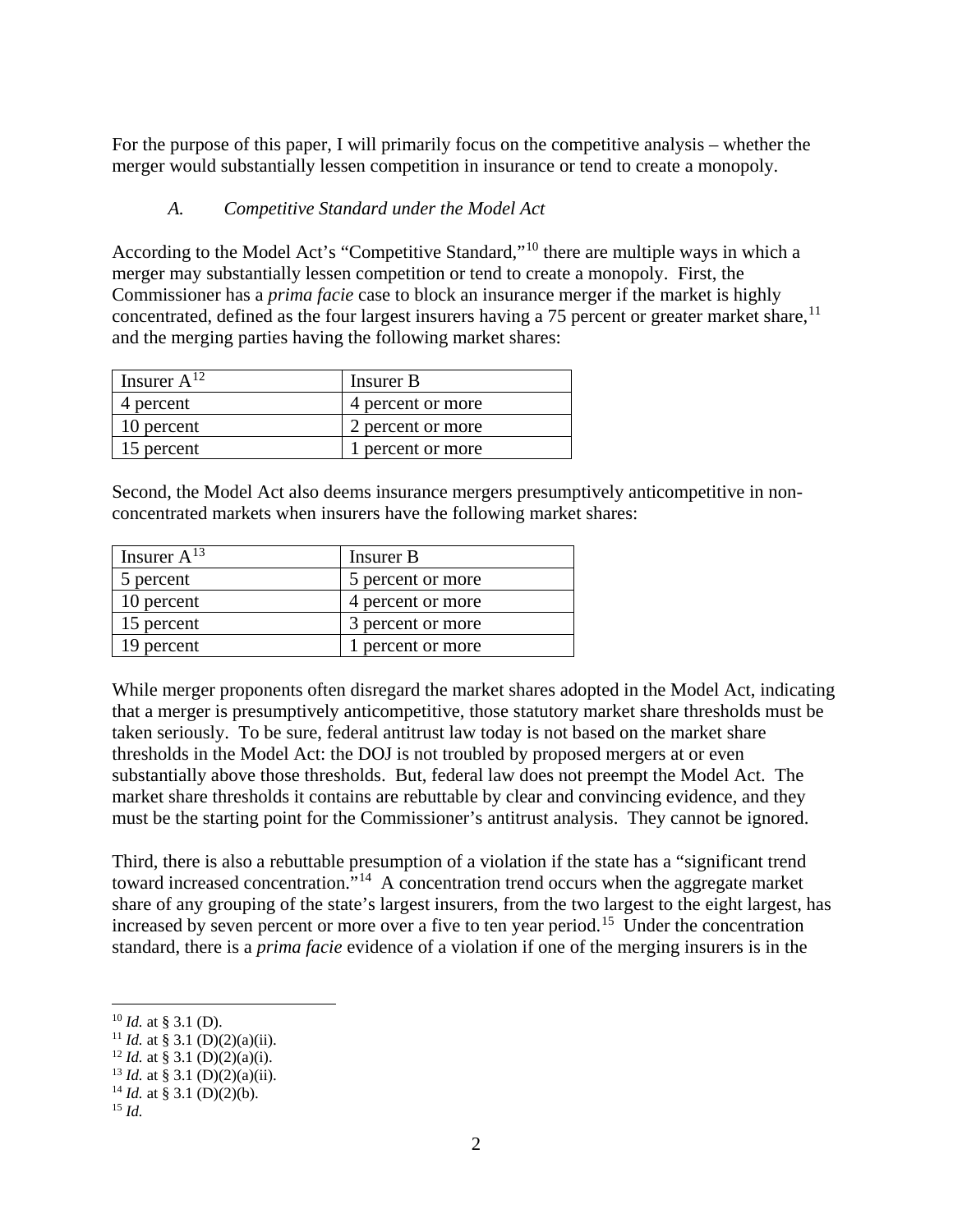group of large insurers "showing the requisite increase in market share" and the other merging party has at least a two percent market share.<sup>[16](#page-5-0)</sup>

Finally, the Commissioner may also go outside of the "Competitive Standard" and prevent a merger if there are "anticompetitive effect<sup>[s]</sup> based upon other substantial evidence."<sup>17</sup> The Commissioner may rely on any number of factors including: "market share, volatility of ranking of market leaders, number of competitors, concentration, trend of concentration in the industry, and ease of entry and exit into the market."[18](#page-5-2)

# *B. Prejudicial to the Public Interest*

Along with the "Competitive Standard," in evaluating an insurance merger, the Commissioner must also consider factors in addition to the merger's likely effect on competition. The Commissioner must determine that an insurance merger does not "prejudice the interest of its policyholders" or that it is not "prejudicial to the insurance-buying public."[19](#page-5-3) Thus, even if the Commissioner finds that a merger would not tend substantially to lessen competition, it would still be subject to disapproval if it would have other adverse effects on policyholders or the public.

For example, one area that Commissioners have considered in connection with merger applications, and which was a factor in the Commissioners' disapproval of proposed mergers,  $20$ is change in control payments receivable in connection with the merger. In the attempted WellPoint acquisition of CareFirst, the Maryland Insurance Commissioner rejected the acquisition and conversion of CareFirst in part because change in control payments would grant CareFirst officers significant remuneration, which was not in the interest of the insured public of Maryland.<sup>[21](#page-5-5)</sup> While such payments are not relevant to the antitrust analysis conducted by the DOJ, Insurance Commissioners do have the authority to consider them in determining whether a transaction would be prejudicial. $^{22}$ 

# *C. Advantages of Model Act and State Insurance Commissioner Review*

The Model Act provides Insurance Commissioners with a number of significant advantages over their federal and state counterparts. First, the insurance merger review process is done in public. While the DOJ and states' attorneys general work behind closed doors, an Insurance Commissioner is required by law to hold a public hearing on an insurance merger.<sup>[23](#page-5-7)</sup> The public hearing process has a number of unique advantages, including authorizing testimony from and participation in the hearing process by third parties and experts. Moreover, the public nature of

<span id="page-5-0"></span> $16$  *Id.* at § 3.1 (D)(2)(b)(ii-iii).

<span id="page-5-1"></span><sup>&</sup>lt;sup>17</sup> *Id.* at § 3.1 (D)(2)(d).

<span id="page-5-2"></span><sup>&</sup>lt;sup>18</sup> *Id.* **19** *Id.* **at** § 3 (D)(1)(c-f).

<span id="page-5-4"></span><span id="page-5-3"></span><sup>&</sup>lt;sup>20</sup> See In re The Consolidated Application for the Conversion of CareFirst, Inc. and CareFirst of Maryland, Inc to For-Profit Status and the Acquisition of CareFirst, Inc. by WellPoint Health Networks, Inc., MIA No. 2003-02-032 at 3-4 (Mar. 5, 2003). 21 *Id.* 

<span id="page-5-5"></span>

<span id="page-5-7"></span><span id="page-5-6"></span><sup>22</sup> *See Id.* at § 3 (D)(4). 23 *Id.* at § 3 (D)(1).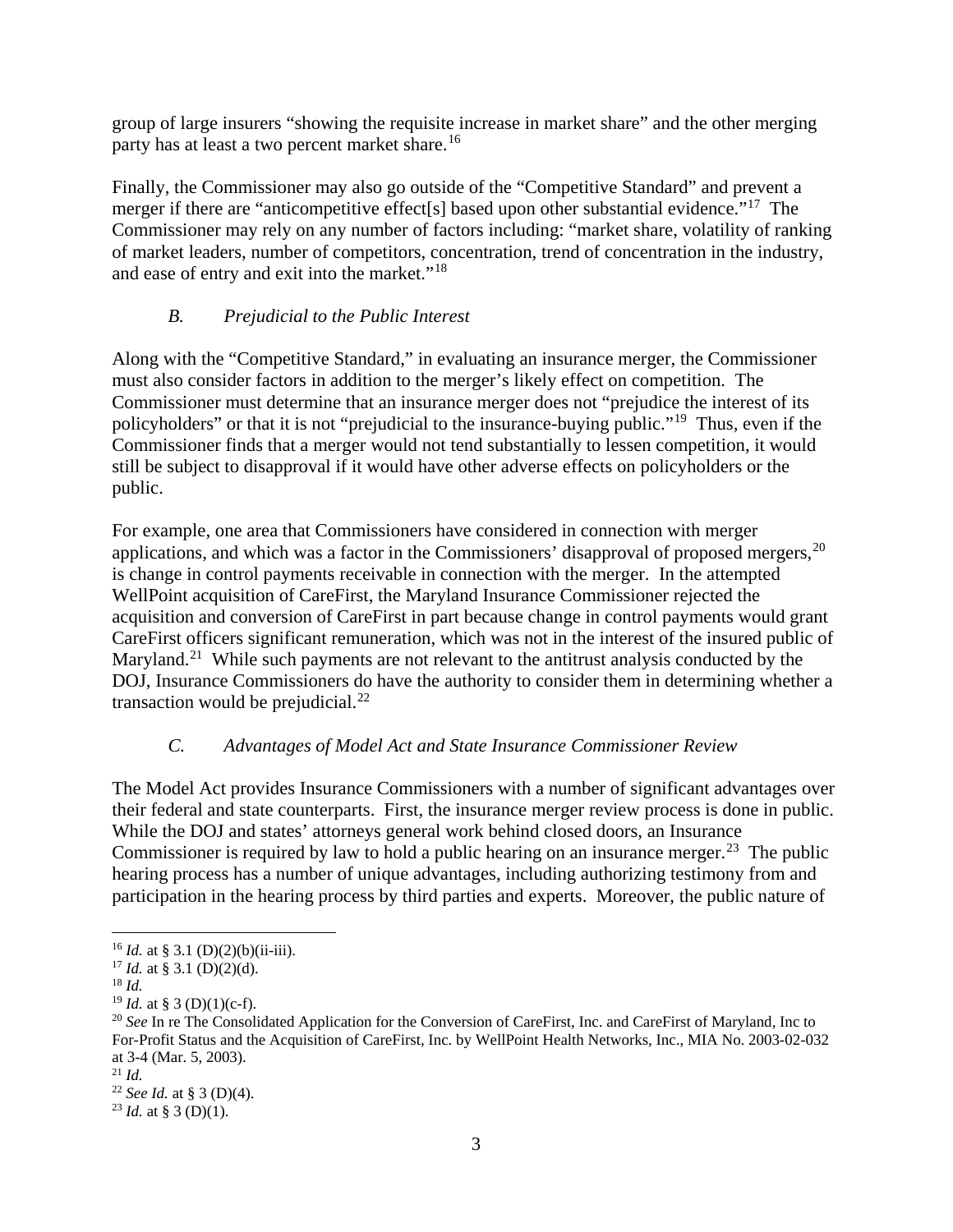the process does not limit the competitive analysis. Much like the DOJ, an Insurance Commissioner may still collect documents, interview witnesses, and gather economic data. Moreover, a Commissioner has the power to hire economists, expert witnesses, and other counsel, at the expense of the parties, to conduct the investigation.

Pennsylvania's investigation of the Highmark-Independence Blue Cross merger is an example of the breadth of the Insurance Commissioner's powers under the Model Act. The review took over two years.<sup>24</sup> As part of the merger investigation, the Pennsylvania Insurance Department held extensive public hearings and analyzed thousands of pages of documents. It received testimony from consumers, competing insurers, health care providers, and payors. It hired both legal and economic experts who conducted an independent analysis of the competitive effect of the transaction. The Commissioner attempted to negotiate a remedy but ultimately concluded the transaction would be anticompetitive for the Commonwealth of Pennsylvania, and eventually, the transaction was abandoned by the parties.<sup>[25](#page-6-1)</sup> It is also worth noting that the Department of Justice did not oppose the merger.

Second, the Insurance Commissioners have significant remedial powers. The DOJ has only relied on the divestiture remedy, or the sale of problematic assets to a functioning competitor, in settling health insurance mergers.<sup>26</sup> In insurance markets, the divestiture remedy has it limits. As noted in two separate economic studies, the divestiture remedy does not necessarily prevent the newly formed insurer from raising premiums.<sup>[27](#page-6-3)</sup> Attached to this white paper is Appendix A, which contains a summary of the different types of relief Insurance Commissioners have ordered in merger matters, including blocking the merger outright, ordering a divestiture, and implementing conduct and regulatory remedies. $^{28}$  $^{28}$  $^{28}$  In all of the cited cases, the remedies went beyond those ordered by the DOJ. Along with the remedies cited in Appendix A, an Insurance Commissioner can utilize his or her power to order any number of potential remedies including setting benchmark prices, ensuring that *both merging parties* continue to offer competing insurance products within the state, employing a global budget so that overall spending is constrained, and rigorous rate review for the merging entities.

Third, the Model Act gives the Insurance Commissioner the power to look at a broader range of competitive and consumer protection concerns beyond that available under federal antitrust review. Along with the lessening of competition as defined by the DOJ, a health insurance merger can have other anticompetitive impacts. The Model Act was written to ensure that an Insurance Commissioner's merger investigation would not only review direct competition

<span id="page-6-0"></span> <sup>24</sup> *See Highmark Merger Timeline*, PENNSYLVANIA INSURANCE DEP'T, http://goo.gl/0b6827 (last visited Nov. 15, 2015); *see also* Press Release, Joel Ario on Highmark and IBC Consolidation (Jan. 22, 2009).<br><sup>25</sup> Id. The case is further discussed in attached Appendix A.

<span id="page-6-1"></span>

<span id="page-6-2"></span><sup>&</sup>lt;sup>26</sup> See Revised Final Judgement, *United States v. Aetna Inc. and Prudential Insurance Co. of Am.*, No. 3-99CV 1398-H (N.D. Tex. Dec. 7, 1999); *see also* Final Judgement, *United States v. UnitedHealth Group Inc. and Sierra Health Servs. Inc.*, 1:08-CV-00322 (D.D.C. Sept. 24, 2008); *see also* Final Judgment, *United States v. Humana Inc.*, No. 1:12-cv-00464 (D.D.C. March 27, 2012).

<span id="page-6-3"></span><sup>27</sup> *See* Leemore Dafny, Mark Duggan, & Subramaniam Ramanarayanan, *Paying a Premium on Your Premium? Consolidation in the US Health Insurance Industry*, 102 AM. ECON. REV. 1161, 1163 (2012); *see also* José R. Guardado, David W. Emmons, & Carol K. Kane, *The Price Effects of a Large Merger of Health Insurers: A Case* 

<span id="page-6-4"></span><sup>&</sup>lt;sup>28</sup> Appendix A is not a complete list of all health insurance merger matters remedied by Insurance Commissioners.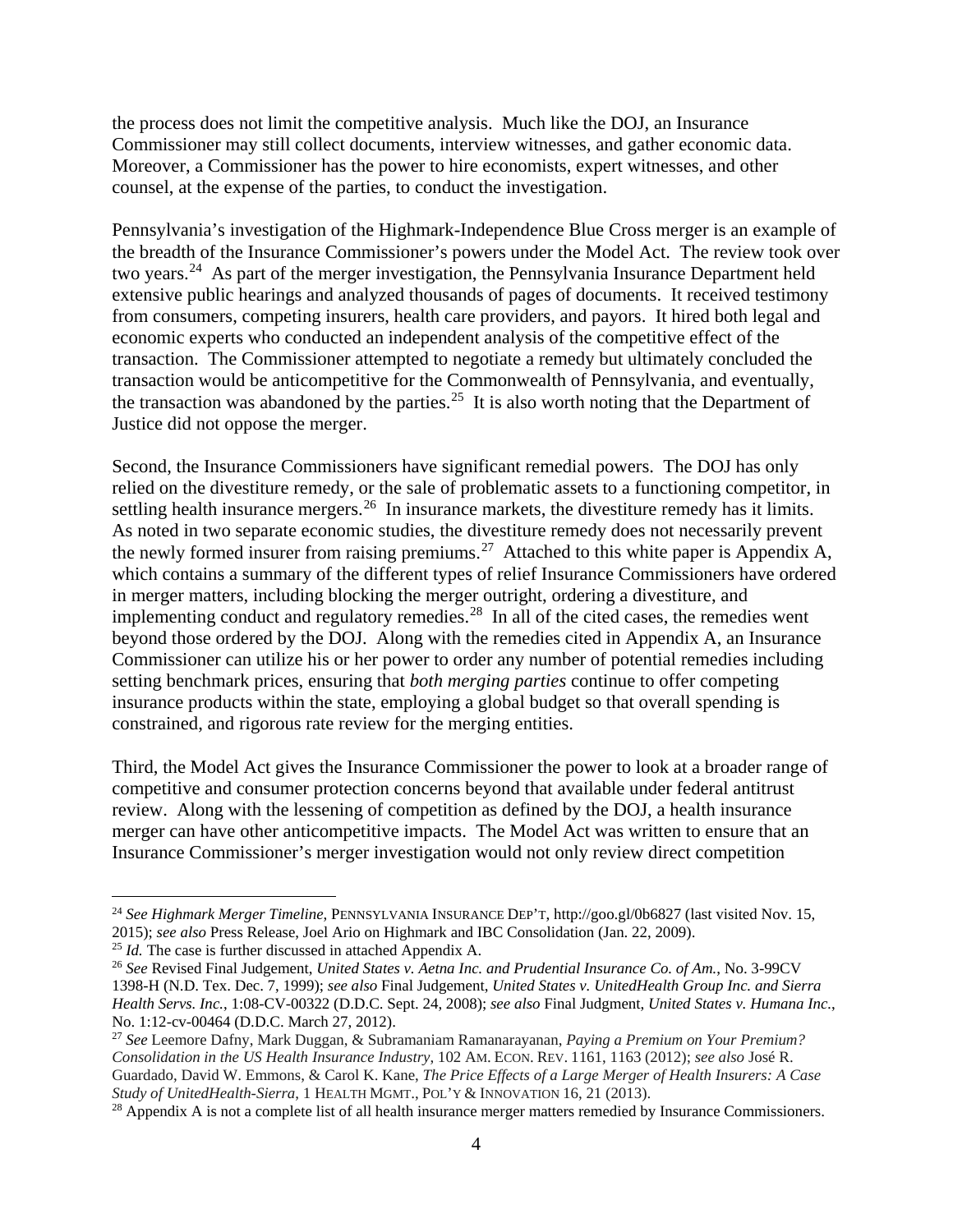between the parties but also trends in concentration within the state, the financial viability of the parties, potential changes in coverage for citizens, and entry and exit of other insurers.

Finally, and perhaps most important, an Insurance Commissioner has vastly greater expertise in local health insurance markets than the DOJ. DOJ health insurance investigations are episodic and very narrow. State Insurance Commissioners regulate insurance products and deal directly with consumers and payors on a daily basis. They have years of enforcement actions and know the competitive dynamics of the markets. Given their knowledge of both the insurers doing business in their state and the characteristics of their state's health insurance market, Insurance Commissioners are uniquely qualified to investigate and remedy competitive harms from proposed mergers within their borders.

# **III. DOJ Health Insurance Merger Antitrust Analysis**

The Model Act and state insurance laws provide a framework for health insurance merger reviews with the burden of showing *prima facie* evidence of a competitive violation "rest[ing] upon the commissioner.<sup>"29</sup> One can expect that the merging parties will want to rely on the approach used by the Department of Justice under the Clayton Act Section  $7<sup>30</sup>$  $7<sup>30</sup>$  $7<sup>30</sup>$  and the Merger Guidelines.<sup>31</sup> These standards are instructive, but an Insurance Commissioner is not compelled to follow these standards.<sup>[32](#page-7-3)</sup>

# *A. Market Definition*

Under the Merger Guidelines, the starting point for analysis involves the relevant market definition. This includes both a product and geographic component.<sup>33</sup> Under the Model Act, the default relevant market is presumed to be "the direct written insurance premium for a line of business, such line being that used in the annual statement required by to be filed by insurers doing business in the state, and the relevant geographical market is assumed to be this state."<sup>[34](#page-7-5)</sup> However, the Model Act also instructs the Commissioner to give "consideration to, among other things... information, if any, submitted by parties to the acquisition."[35](#page-7-6)

With those caveats in mind, an analysis under the Merger Guidelines defines a relevant product market as the competing products that can be used to substitute for one another. Given the nature of health insurance and the lack of product substitution, in health insurance merger cases, product markets are often defined as individual insurance products. For example, in the DOJ's complaint challenging the merger of Aetna and Prudential, the relevant product market was defined as health maintenance organization ("HMO") and preferred provider organization

<span id="page-7-2"></span>

<span id="page-7-1"></span><span id="page-7-0"></span><sup>29</sup> Model Act at § 3.1 (D)(2)(c)(iii). 30 Clayton Act § 7, 15 U.S.C. § 18 (2000). 31 Dep't of Justice and Fed. Trade Comm'n, *Horizontal Merger Guidelines* at § 4 (2010), *available at*  https://goo.gl/dM9kgh [hereinafter "Merger Guidelines"].

<span id="page-7-3"></span> $32$  In fact, courts have held that the Merger Guidelines are not the law, but they are instructive of competitive analysis. *See, e.g., Chicago Bridge & Iron Co. v. FTC*, 534 F.3d 410, 431 n.11 (5th Cir. 2008) ("Merger Guidelines are often used as persuasive authority when deciding if a particular acquisition violates anti-trust laws.").

<span id="page-7-5"></span><span id="page-7-4"></span><sup>33</sup> Merger Guidelines at § 4. 34 Model Act at § 3.1 (D)(2)(c)(ii). 35 *Id.* 

<span id="page-7-6"></span>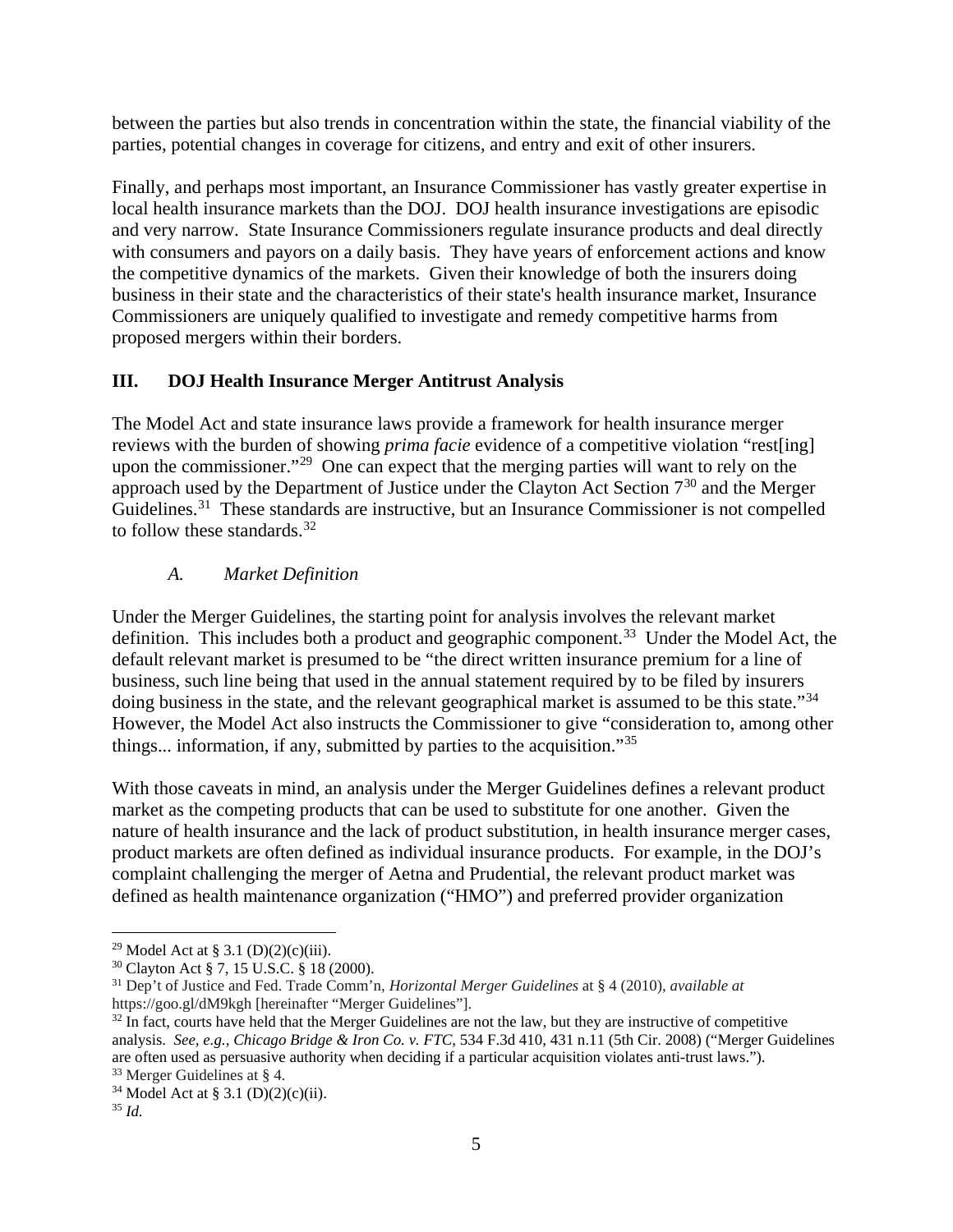("PPO") plans.<sup>36</sup> In the 2008 complaint challenging the UnitedHealth-Sierra merger, the DOJ defined the product market as Medicare Advantage plans.<sup>37</sup>

Relevant geographic markets are the boundaries that limit consumer substitute of products in the event the merged entity attempts to raise price.<sup>[38](#page-8-2)</sup> For health insurance markets, relevant markets can be as broad as the nation or as limited as a metropolitan market. Given that consumers typical want access to providers close to where they live and work, some geographic markets for health insurance are local, often defined as metropolitan statistical areas.<sup>39</sup> Geographic markets can also vary based on insurance product. In the DOJ's challenge of Humana's acquisition of Arcadian, the product market was defined as Medicare Advantage plans which are approved to be sold by "county or parish."[40](#page-8-4) Therefore, in their complaint against the merger, the DOJ defined the relevant geographic markets by state counties throughout the United States.<sup>[41](#page-8-5)</sup>

With the two current mergers, there are significant overlaps in a number of states and local geographic areas.<sup>[42](#page-8-6)</sup> Geographic markets could be defined as a metropolitan area, a state, or even a national market. With the significant product overlaps, there are also a range of potential product market definitions. In the Aetna and Humana merger, along with overlaps in a number of commercial individual insurance product markets, there is significant concern within the Medicare Advantage space. A combination would create the largest Medicare Advantage insurer in the United States.<sup>[43](#page-8-7)</sup>

For Anthem and Cigna, both companies have overlaps in the individual market, but they also have significant presence in offering plans to national employers.<sup>[44](#page-8-8)</sup> Moreover, given Anthem's affiliation as a Blue Cross license holder in 14 different states, market definition and analysis will have to include overlaps in products with Blue Cross Blue Shield plans throughout the United States.<sup>45</sup> In addition, the Blue Cross Association imposes limits on the amount of non-Blue-branded business a Blue plan can do, thus raising additional competitive concerns regarding the Anthem and Cigna merger.<sup>[46](#page-8-10)</sup>

 <sup>36</sup> *See* Complaint, *United States v. Aetna Inc.*, No. 3-99-CV-1398-H (N.D. Tex. June 21, 1999).

<span id="page-8-1"></span><span id="page-8-0"></span><sup>37</sup> *See* Complaint, *United States v. UnitedHealth Group Inc.*, 1:08-CV-00322 (D.D.C. Feb. 25, 2008).

<span id="page-8-3"></span><span id="page-8-2"></span><sup>&</sup>lt;sup>38</sup> *See* Merger Guidelines at § 4.<br><sup>39</sup> *See* Complaint, *Aetna Inc.*, *supra* note 36.

<span id="page-8-4"></span><sup>&</sup>lt;sup>40</sup> See Complaint, United States v. Humana Inc., No. 1:12-cv-00464 (D.D.C. March 27, 2012).<br><sup>41</sup> *Id.* (the DOJ found that the merger would substantially lessen competition for Medicare Advantage plans in 51

<span id="page-8-5"></span>separate counties in a number of states).

<span id="page-8-6"></span><sup>&</sup>lt;sup>42</sup> Letter from Consumer Federation of America, U.S. Public Interest Research Group, Alliance for a Just Society, Consumer Action, CT Citizen Action Group, DC-37, Main Street Alliance, Sergeants Benevolent Association, & Virginia Rural Health Association to Chairman Michael S. Lee, Senate Judiciary Subcomm. on Antitrust, Competition Policy, and Consumer Rights (Sept. 21, 2015), *available at* http://goo.gl/TvI2ml (noting that there are a

large number of overlaps at the local, state, and national level).

<span id="page-8-7"></span><sup>43</sup> *See* Bruce Japsen, *Hospitals Say Aetna-Humana Deal Endangers Medicare Advantage*, FORBES.COM (Sept. 2, 2015 12:38 PM), http://goo.gl/tvQZvm.

<span id="page-8-8"></span><sup>44</sup> *See* Anna Wilde Mathews & Brent Kendall, *Health Insurers Aetna, Anthem Defend Deals, Say Markets Will Stay Competitive*, WALL ST. J. (Sept. 22, 2015 12:48 PM), http://goo.gl/so8QcH.

<span id="page-8-9"></span><sup>45</sup> *See* Letter from Joe R. Whatley, Jr., Edith M. Kallas and Henry C. Quillen to William Baer, Assistant Attorney General, U.S. Dept. of Justice Antitrust Division (Aug. 13, 2015).

<span id="page-8-10"></span><sup>&</sup>lt;sup>46</sup> *Id.* (known as the two-thirds rule that requires each Blue plan to generate two-thirds of its annual revenue through business associated with the Blue mark).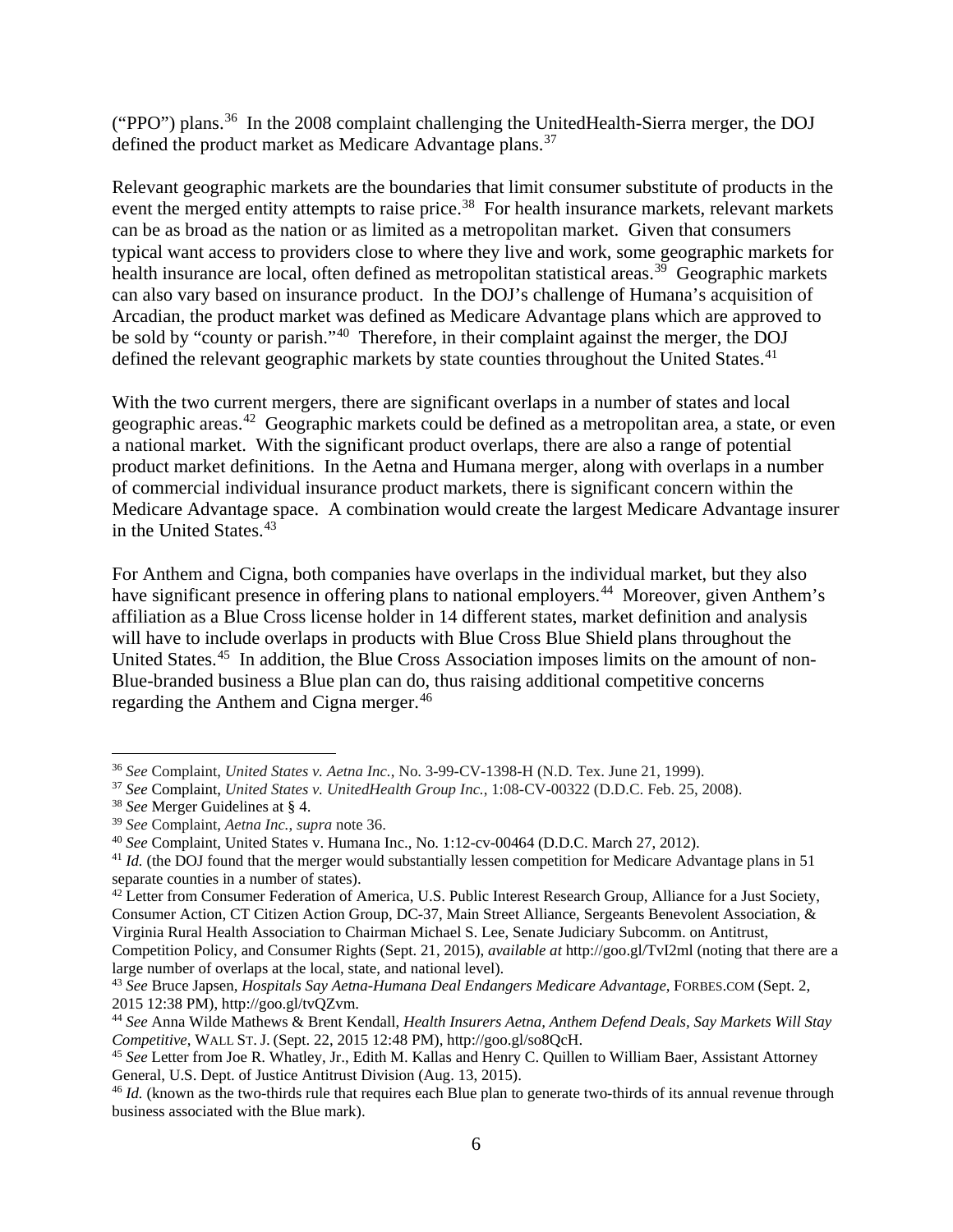#### *B. Competition within Markets--Market Concentration and Other Factors*

Market concentration focuses on the changes in share and concentration within the defined relevant product market. As previously detailed, the Model Act provides standards as to what is deemed "highly concentrated" and if a merger would "substantially lessen competition or tend to create a monopoly."[47](#page-9-0) The existence of market concentration, as defined under the Model Act, is *prima facie* evidence that a health insurance merger is anticompetitive.<sup>[48](#page-9-1)</sup>

The Merger Guidelines apply a market concentration calculation using the Herfindahl-Hirschman Index ("HHI"). $^{49}$  HHI is used as a measure of the size of firms in relation to the industry and as an indicator of the amount of competition among them. HHI is calculated by summing the squares of the individual firms' market shares. HHI ranges from 0 to 10,000, and based on their HHI scoring, the enforcement agencies classify markets into three types: (1) unconcentrated, (2) moderately concentrated, and (3) highly concentrated.<sup>[50](#page-9-3)</sup> A merger between market competitors increases concentration within a relevant market. According to the enforcement agencies, mergers within concentrated markets can raise antitrust concerns. See the chart below:

| <b>Market Type</b> | <b>HHI</b> (pre-merger) | Change in HHI (post-merger)                    |
|--------------------|-------------------------|------------------------------------------------|
| Unconcentrated     | <b>Below 1,500</b>      | Mergers resulting in unconcentrated markets    |
|                    |                         | are unlikely to have adverse competitive       |
|                    |                         | effects and ordinarily require no further      |
|                    |                         | analysis.                                      |
| Moderately         | Between 1,500 and 2,500 | Mergers resulting in moderately concentrated   |
| Concentrated       |                         | markets that involve an increase in the HHI of |
|                    |                         | more than 100 points potentially raise         |
|                    |                         | significant competitive concerns and often     |
|                    |                         | warrant scrutiny.                              |
| Highly             | Above 2,500             | Mergers resulting in highly concentrated       |
| Concentrated       |                         | markets that involve an increase in the HHI of |
|                    |                         | between 100 points and 200 points potentially  |
|                    |                         | raise significant competitive concerns and     |
|                    |                         | often warrant scrutiny. Mergers resulting in   |
|                    |                         | highly concentrated markets that involve an    |
|                    |                         | increase in the HHI of more than 200 points    |
|                    |                         | will be presumed to be likely to enhance       |
|                    |                         | market power. <sup>51</sup>                    |

<span id="page-9-0"></span> <sup>47</sup> *See supra* Section II(A).

<span id="page-9-1"></span><sup>&</sup>lt;sup>48</sup> Model Act at § 3.1 (D)(2)(a).

<span id="page-9-2"></span><sup>49</sup> Merger Guidelines at § 5.3. 50 *Id.* 

<span id="page-9-3"></span>

<span id="page-9-4"></span><sup>51</sup> *Id.*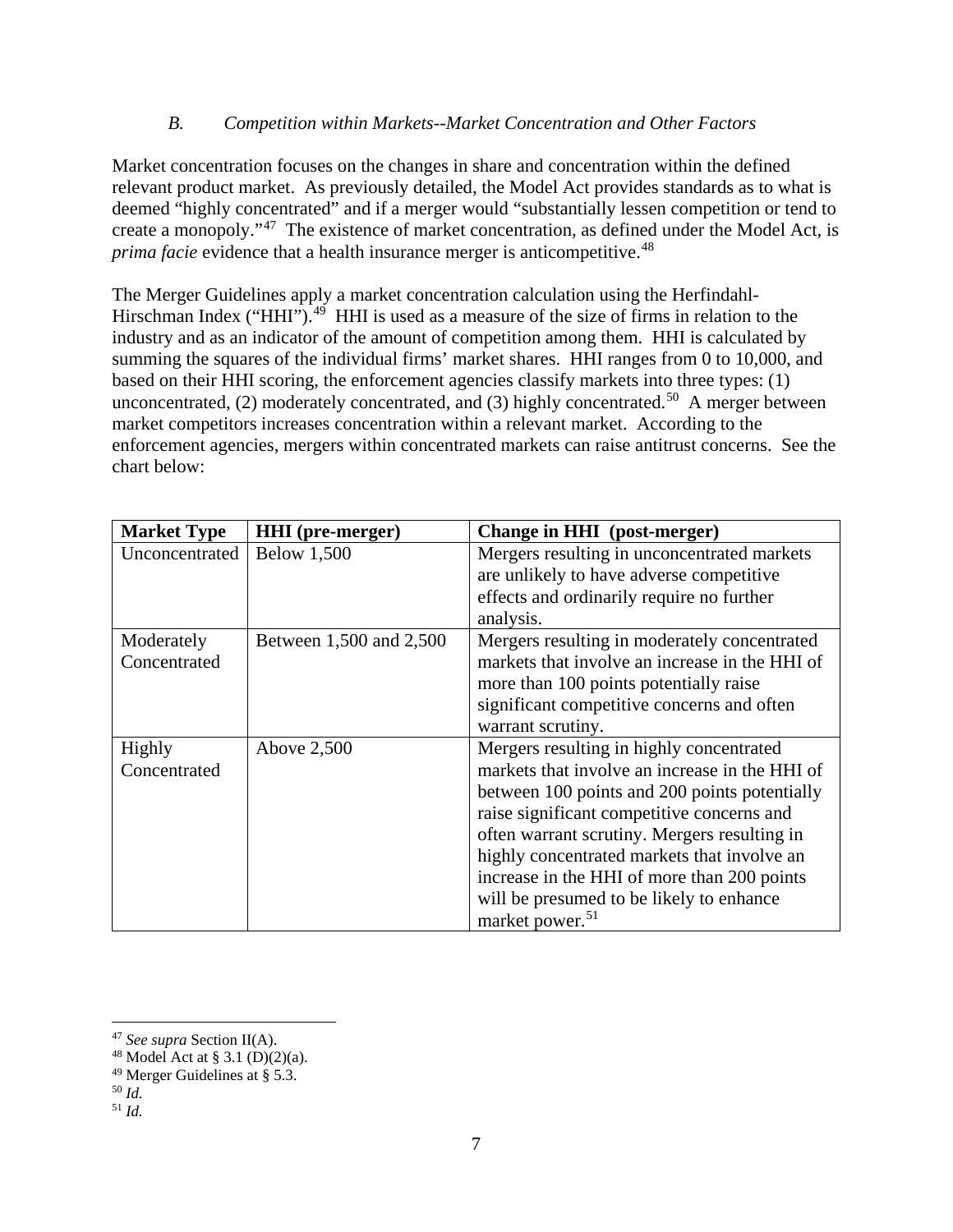As with the Model Act, the existence of high concentration under HHI measurements can establish a presumption that a merger is anticompetitive.<sup>[52](#page-10-0)</sup> Using the HHI guidelines, analysis of commercial health insurance markets shows that "seven out of ten metropolitan areas" are highly concentrated.[53](#page-10-1) A recent study also concluded that 97 percent of all Medicare Advantage markets are highly concentrated.<sup>[54](#page-10-2)</sup>

There is a wealth of data concerning insurance market shares. According to the non-partisan Kaiser Family Foundation, on average, a state's largest insurer controls 55 percent of the individual, commercial health insurance market.<sup>[55](#page-10-3)</sup> There are also few competitors to challenge dominant, incumbent insurers. States only average three total insurers with a greater than five percent market share within their borders.<sup>[56](#page-10-4)</sup> Mergers between insurers with substantial market shares can be deemed anticompetitive.<sup>[57](#page-10-5)</sup>

The mergers of Anthem-Cigna and Aetna-Humana pose significant and substantial overlaps in a number of insurance products across a number of different states. Relying on data from the American Medical Association and using HHI analysis, the mergers will substantially lessen competition in 154 metropolitan areas within 23 different states.<sup>58</sup> Other sources have corroborated these findings.<sup>[59](#page-10-7)</sup> Analysis from the Kaiser Family Foundation found that the merger of Aetna and Humana would create an entity with a greater than 50 percent market share for Medicare Advantage plans in over ten states. $60,61$  $60,61$ 

<span id="page-10-0"></span> <sup>52</sup> *See St. Alphonsus Med. Ctr. v. St. Luke's Health Sys.*, 778 F.3d 775, 788 (9th Cir. 2015) (stating that "the

<span id="page-10-1"></span><sup>&</sup>lt;sup>53</sup> See The State of Competition in the Health Care Marketplace: The Patient Protection and Affordable Care Act's *Impact on Competition: Hearing before the Comm. on the Judiciary Subcomm. on Regulatory Reform, Commercial and Antitrust Law*, 114th Cong. 7 (Sept. 10, 2015) (testimony of Barbara L. McAneny, Am. Med. Assoc.), *available at* http://goo.gl/bdERnm.

<span id="page-10-2"></span><sup>54</sup> *See* Brian Biles, Giselle Casillas & Stuart Guterman, *Competition Among Medicare's Private Health Plans: Does It Really Exist?*, COMMONWEALTH FUND at 1 (Aug. 25, 2015), *available at* http://goo.gl/nLcrud.

<span id="page-10-3"></span><sup>55</sup> *Individual Insurance Market Competition*, KAISER FAMILY FOUNDATION (2015), http://goo.gl/tVRmL3. <sup>56</sup> *Id.* 

<span id="page-10-5"></span><span id="page-10-4"></span><sup>57</sup> *See* Press Release, Dep't of Justice, Blue Cross Blue Shield of Michigan and Physicians Health Plan of Mid-Michigan Abandon Merger Plans (Mar. 8, 2010), *available at* <http://goo.gl/PaUAhC> (Blue Cross Blue Shield of Michigan with a 70 percent market share in Lansing and Physicians Health Plan of Mid-Michigan with a 20 percent market share abandoned their merger after the DOJ threatened to litigate).

<span id="page-10-6"></span><sup>&</sup>lt;sup>58</sup> Press Release, Am. Med. Assoc., AMA Releases Analyses on Potential Anthem-Cigna and Aetna-Humana<br>Mergers (Sept. 8, 2015), *available at* http://goo.gl/3TZoJn.

<span id="page-10-7"></span><sup>&</sup>lt;sup>59</sup> See Effects on Competition of Proposed Health Insurer Mergers: Hearing before Comm. on the Judiciary *Subcomm. on Regulatory Reform, Commercial and Antitrust Law*, 114th Cong. 5-8 (Sept. 29, 2015) (testimony of Edmund F. Haislmaier, Heritage Foundation), *available at* http://goo.gl/9E2Dkm (offering listing of overlaps in different product markets across numerous states).

<span id="page-10-8"></span><sup>60</sup> Gretchen Jacobsen, Anthony Damico, & Tricia Neuman, *Data Note: Medicare Advantage Enrollment, by Firm, 2015*, KAISER FAMILY FOUNDATION (July 14, 2015), http://goo.gl/g1rJ0Z.

<span id="page-10-9"></span><sup>&</sup>lt;sup>61</sup> Attached to this white paper is Appendix B. Appendix B contains a "Health Insurance Mergers Map" with details on states with potential anticompetitive overlaps.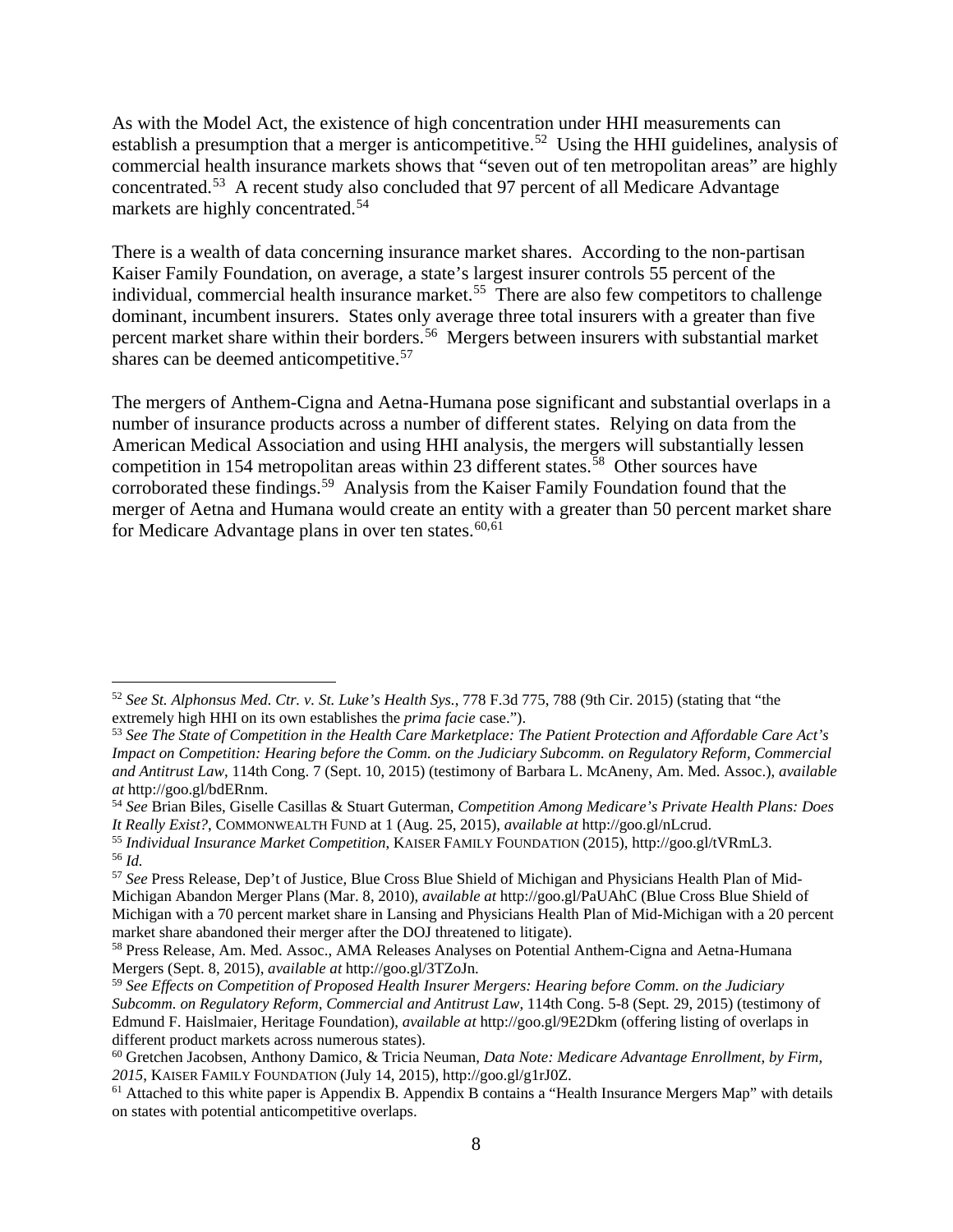#### *C. Competitive Effects – Unilateral Effects, Coordinated Effects, and Potential Competition*

Under the Merger Guidelines, calculating market shares is an important step. However, to determine whether a merger is anticompetitive, the Merger Guidelines instruct that the DOJ should describe how a merger may lead to higher prices and less output, innovation or service.

There are two theories of anticompetitive effects, unilateral and coordinated. Unilateral effects are non-coordinated effects that occur as competition between firms is eliminated.<sup>62</sup> In other words, because of the merger, a firm will have greater unilateral power to raise price or reduce output, service, or innovation. Often, this is demonstrated by a firm having a substantial market share typically above 30 percent. In other cases, unilateral effects may occur because two firms are each other's closest competitors, even if the combined market share is below 30 percent.

There is evidence past health insurance mergers have led to unilateral anticompetitive effects – including significant premium increases. [63](#page-11-1) One econometric study investigated the 1999 Aetna and Prudential merger in 139 separate markets over an eight-year span. The authors determined that the resulting increase in market concentration post-merger "raised premiums by roughly 7 percent."[64](#page-11-2) A second study investigated the effects of the 2008 UnitedHealth and Sierra Health Services merger and provided similar findings—post-merger, commercial premiums in Nevada increased by 13.7 percent above what they would have been absent the merger. [65](#page-11-3) Moreover, a recent study in the Journal of Technology Science found that in both 2014 and 2015, the "largest insurance company in each state on average increases their rates 75 percent more than smaller insurers in the same state."[66](#page-11-4)

A health insurance merger can also greatly increase an insurer's buying power leading to significant reductions in provider reimbursement, thus harming both access and quality of care. In the DOJ's 2005 investigation of UnitedHealth's acquisition of PacifiCare, the DOJ found that UnitedHealth's post-merger monopsony power would allow it to lower rates to providers which "would likely lead to a reduction in the quantity or degradation in the quality of physicians services."<sup>[67](#page-11-5)</sup>

Coordinated effects involves conduct between multiple firms post-merger.<sup>68</sup> The diminished competition allows remaining firms to coordinate their actions to harm consumers in terms of higher prices, less service or choice or less innovation. Again, in UnitedHealth's acquisition of PacifiCare, the DOJ analyzed potential coordinated effects of the merger. Prior to the merger, as part of an agreement with Blue Shield of California, UnitedHealth had shared competitively sensitive information.<sup>[69](#page-11-7)</sup> The merger would allow former rivals, PacifiCare and Blue Shield,

<span id="page-11-0"></span> <sup>62</sup> *See* Merger Guidelines § 6.

<span id="page-11-1"></span><sup>63</sup> *See* Complaint, *United States v. UnitedHealth Group Inc.*, 1:05-cv-02436 (D.D.C. Dec. 20, 2005).

<span id="page-11-2"></span><sup>64</sup> Dafny et al., *supra* note 27 at 1163.

<span id="page-11-4"></span><span id="page-11-3"></span><sup>&</sup>lt;sup>65</sup> Guardado et al., *supra* note 27 at 21.<br><sup>66</sup> Eugene Wang & Grace Gee, *Larger Insurers, Larger Premium Increases: Health insurance issuer competition post-ACA*, J. TECH. SCI. (Aug. 11, 2015), available at http://goo.gl/918ULo. 67 *See* Complaint, UnitedHealth Group Inc., *supra* note 63.

<span id="page-11-5"></span>

<span id="page-11-6"></span><sup>68</sup> *See* Merger Guidelines at § 7.

<span id="page-11-7"></span><sup>69</sup> *See* Complaint, UnitedHealth Group Inc., *supra* note 63.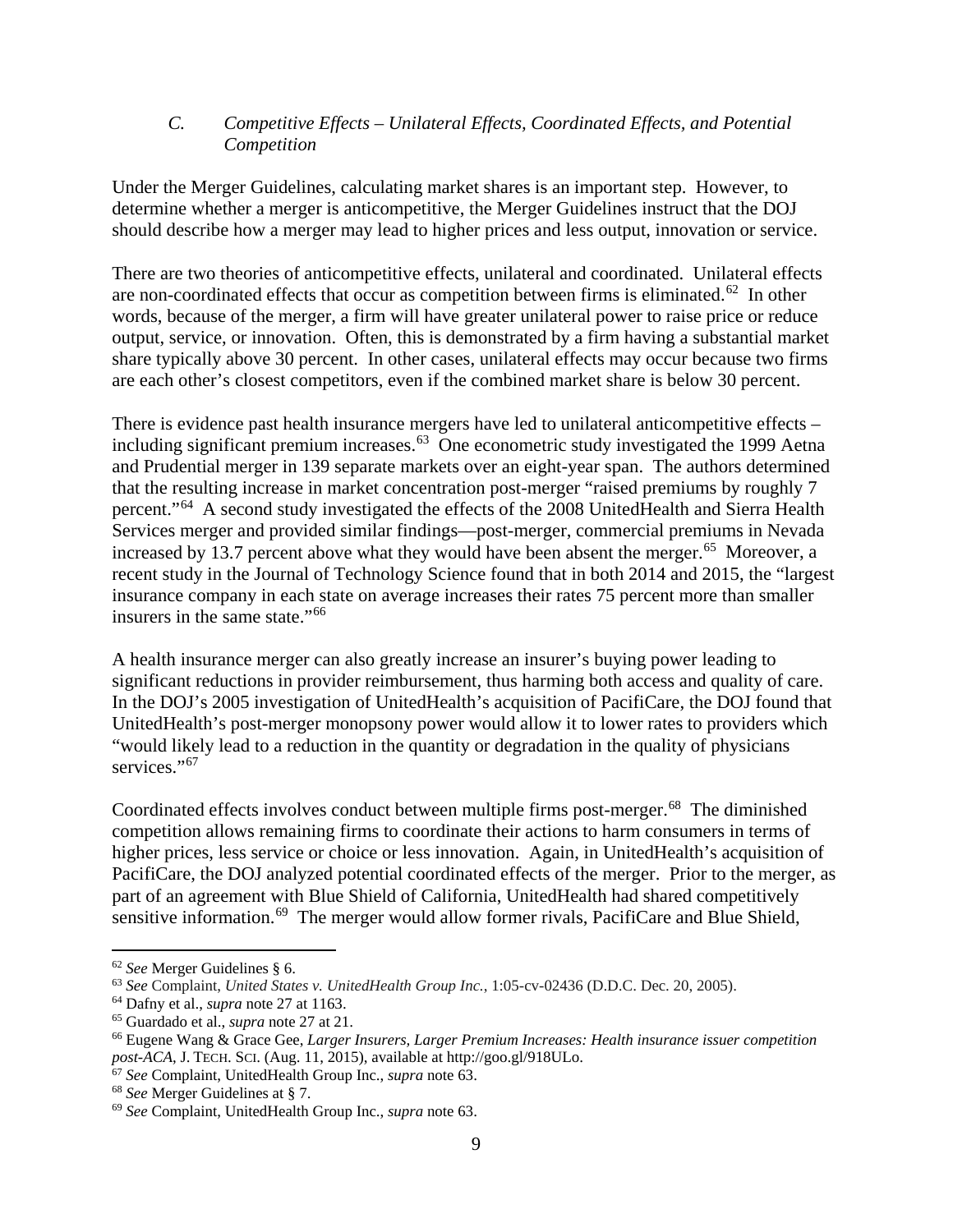incentives and opportunities to coordinate and reduce competition.[70](#page-12-0) While coordinated effects are less common, they do exist, particularly in concentrated markets with a limited number of competitors.

A final consideration for competitive effects is the Clayton Act's emphasis on not only existing competition but also potential competition. Potential competition examines what a market would look like absent the merger, with a particular emphasis on whether a merging party would have entered into and competed within a market absent the merger.<sup>[71](#page-12-1)</sup> In health insurance, potential competition should focus on a health insurer's desire and ability to enter and compete within a market offering a high quality competitive insurance product to consumers. Consolidated insurance markets may make potential competition even less likely. According to Professor Leemore Dafny, "consolidation even in non-overlapping markets reduces the number of potential entrants who might attempt to overcome price-increasing (or quality-reducing) consolidation in markets where they do not currently operate."<sup>72</sup> In the past, Insurance Commissioners have considered potential competition in insurance mergers. In fact, protecting potential competition was one of the bases for the Pennsylvania Insurance Commissioner's challenge to the Highmark-Independence Blue Cross merger.[73](#page-12-3)

# *D. Powerful Buyers*

Merger analysis must also consider the role of powerful buyers to drive down prices. In the case of insurance, dominant insurers can lower reimbursement rates for providers.<sup>74</sup> In certain scenarios, the ability to lower supplier prices could be deemed procompetitive. However, the impact of powerful buyers is only relevant to the competitive analysis if those lower costs are passed on to consumers in lower prices.<sup>75</sup> In health insurance mergers, there is no available scholarly evidence that a post-merger powerful buyer passes along any cost-savings to policyholders.<sup>76</sup> In fact, evidence shows that powerful insurers have been raising prices to consumers, either through higher premiums or higher deductibles.[77](#page-12-7)

The overriding concern with powerful buyers, particularly those within insurance markets, is their ability to constrain choice and implement narrow networks. Narrow networks can serve a role in ensuring that individual consumers have access to low-cost insurance options. But, if an

<span id="page-12-0"></span> <sup>70</sup> *Id.*

<span id="page-12-1"></span><sup>71</sup> *See FTC v. Staples, Inc.*, 970 F. Supp. 1066, 1082 (D.D.C. 1997) (finding that "allowing the defendants to merge

<span id="page-12-2"></span> $12$  Health Insurance Industry Consolidation: Hearing before the Sen. Comm. on the Judiciary, Subcomm. on *Antitrust, Competition Policy, and Consumer Rights*, 114th Cong. 15 (Sept. 22, 2015) (testimony of Professor Leemore Dafny, Professor Northwestern Uni.), *available at* http://goo.gl/mhExI6.

<span id="page-12-3"></span><sup>73</sup> *See* Shakeba DuBose, Jayne E. Juvan, & Frank Stevens, *Highmark and Independence Blue Cross Part Ways— Pennsylvania Regulatory Hurdles Thwart Attempted Consolidation*, AM. HEALTH LAWYERS ASS'N (April 2010), http://goo.gl/sUFKOc.

<span id="page-12-4"></span><sup>74</sup> *See* Victor R. Fuchs & Peter V. Lee, *A Healthy Side of Insurer Mega-Mergers*, WALL. ST. J. (Aug. 26, 2015 6:36 PM), http://goo.gl/ZuUYv0.

<span id="page-12-6"></span><span id="page-12-5"></span><sup>75</sup> Merger Guidelines § 8. 76 *See* Thomas Greaney, *Examining Implications of Health Insurance Mergers*, HEALTH AFFS. (July 16, 2015), http://goo.gl/ETT1DB.

<span id="page-12-7"></span><sup>77</sup> *See* Robert Pear, *Many Say High Deductibles Make Their Health Law Insurance All but Useless*, N.Y. TIMES (Nov. 14, 2015), http://goo.gl/9f1gRf.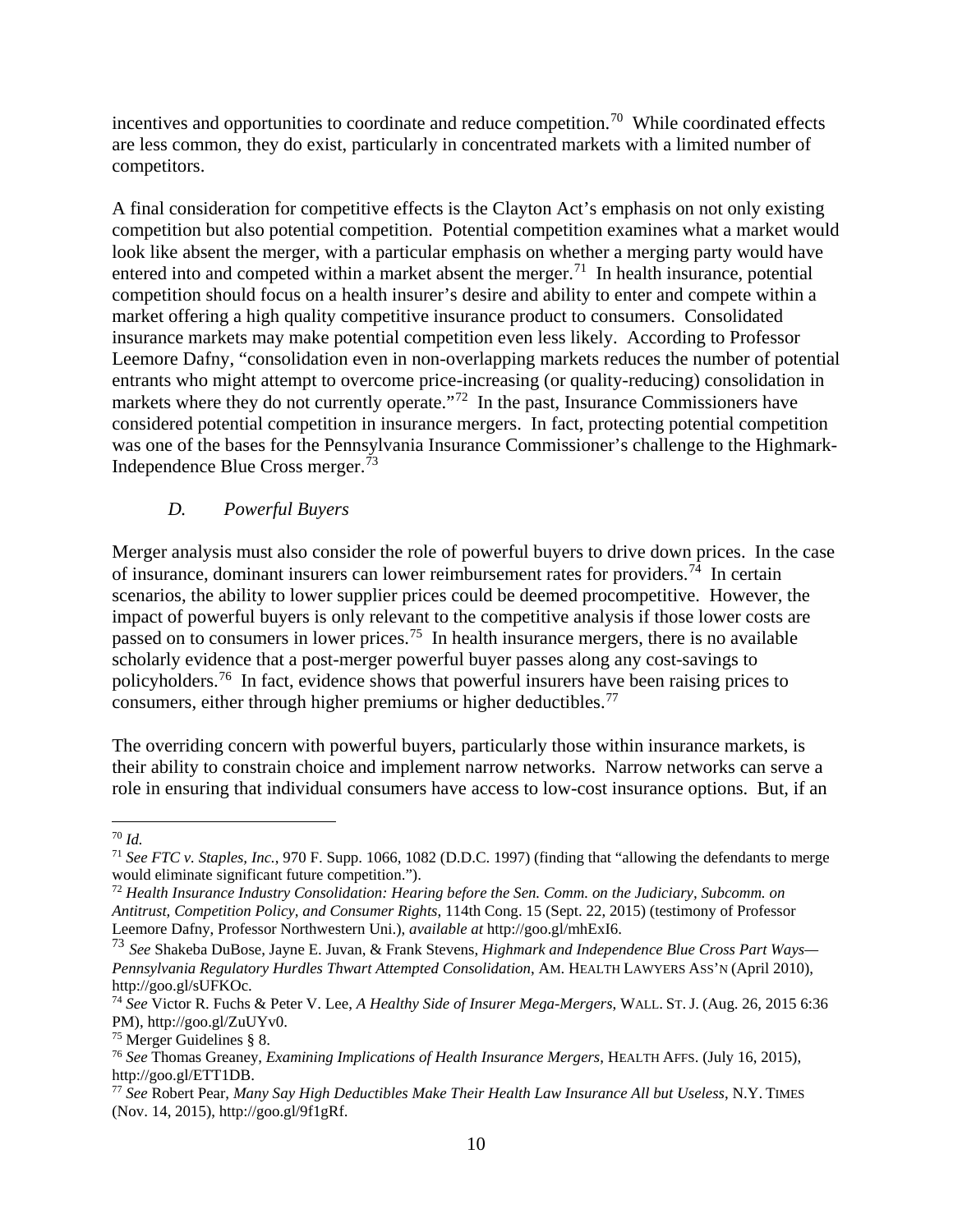insurer can force consumers into a narrow network of providers and eliminate choice, there are potential harms including less access and a potential reduction in the quality of care.[78](#page-13-0) According to a recent study by the Leonard Davis Institute of Health Economics and the Robert Wood Johnson Foundation, there is an ever-increasing usage of narrow networks within health insurance markets.<sup>79</sup> For example, 75 percent of individual plans in Georgia, Florida, Oklahoma and California use narrow networks that only cover 25 percent or fewer of all area physicians.<sup>[80](#page-13-2)</sup>

*E. Entry*

Under the Merger Guidelines, even if there are potential anticompetitive effects, a merger may be permissible if those effects will be prevented by the entry of new firms. The prospect of competitive entry into a relevant market "will alleviate concerns about adverse competitive effects only if such entry *will deter or counteract* competitive effects."[81](#page-13-3) The three factors indicating competitive entry are: (1) timeliness, (2) likelihood, and (3) sufficiency. $82$ 

DOJ has studied entry in health insurance markets and concluded that "entry defenses in the health insurance industry will be viewed with skepticism and will almost never justify an otherwise anticompetitive merger."[83](#page-13-5) Upon a review of the health insurance industry, the DOJ found that new insurers had difficulty entering consolidated markets dominated by incumbents.<sup>[84](#page-13-6)</sup> Also, expansion by existing insurers or new insurance entry is a "Catch-22": a new market participant "need[s] a large provider network to attract customers, but they also need a large number of customers to obtain sufficient price discounts from providers to be competitive with incumbents."[85](#page-13-7) Without both, entry is unlikely.

Notably, there has been some new entry in the health insurance industry since the ACA was enacted. The new entrants, however, have been almost exclusively either Consumer Operated and Oriented Plans ("CO-OPs")<sup>[86](#page-13-8)</sup> or vertically integrated provider health plans, and neither type of entry has succeeded. More than half of all  $CO-OPs$  have failed,  $87$  and others have avoided insolvency only by re-characterizing liabilities as assets through the issuance of surplus notes.

<span id="page-13-0"></span> <sup>78</sup> *See Health Insurance Industry Consolidation: Hearing before the Sen. Comm. on the Judiciary, Subcomm. on Antitrust, Competition Policy, and Consumer Rights*, 114th Cong. 15 (Sept. 22, 2015) (testimony of George Slover, Consumers Union), *available at* http://goo.gl/ojiyge ("[b]ut a dominant insurer could force doctors and hospitals to go beyond trimming costs, to cut costs so far that it begins to degrade the care and service they provide below what consumers value and need").

<span id="page-13-1"></span><sup>79</sup> Dana Polsky & Janet Weiner, *State Variation in Narrow Networks on the ACA Marketplaces*, LEONARD DAVIS INST. OF HEALTH ECON. (Aug. 2015), *available at* http://goo.gl/kkCWAT. 80 *Id.* 

<span id="page-13-3"></span><span id="page-13-2"></span><sup>&</sup>lt;sup>81</sup> Merger Guidelines at § 9 (emphasis added).<br><sup>82</sup> *Id.* at § 9.1-9.3.

<span id="page-13-5"></span><span id="page-13-4"></span><sup>83</sup> Christine A. Varney, Assistant Attorney Gen., Antitrust Div., U.S. Dep't of Justice, Remarks as Prepared for American Bar Association/American Health Lawyers Association Antitrust Healthcare Conference (May 24, 2010), *available at* http://goo.gl/rzPC0G.

<span id="page-13-6"></span><sup>84</sup> *Id.*

<span id="page-13-7"></span><sup>85</sup> U.S Dep't of Justice & Fed. Trade Comm'n, *Improving Health Care: A Dose of Competition* at 254 (2004), *available at* http://goo.gl/GzIuvL.

<span id="page-13-8"></span><sup>86</sup> *See generally Summary of the Affordable Care Act*, KAISER FAMILY FOUNDATION (April 2013), http://goo.gl/RT7GQj (discussing CO-OPs as part of the Affordable Care Act).

<span id="page-13-9"></span><sup>87</sup> Robert Pear, Failed Co-ops Add Ammunition to G.O.P. War on Health Law, N.Y. TIMES (Nov. 3, 2015), http://goo.gl/3BDiwq (12 of 23 CO-OPs will not be offering insurance coverage in 2016).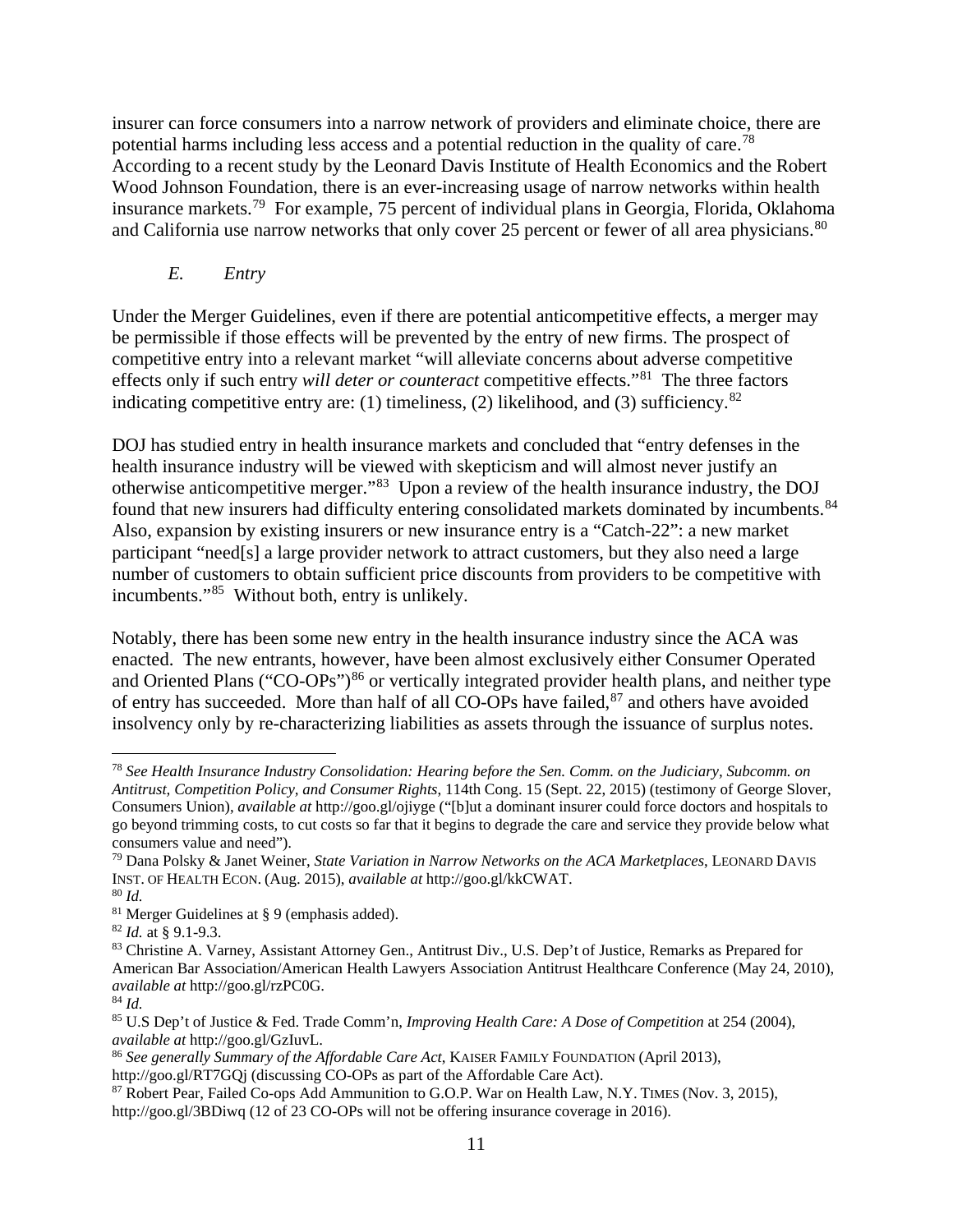And vertically integrated providers offer limited services and have not expanded "beyond their core markets."[88](#page-14-0)

In addition, consumers shopping on the Health Insurance Exchanges continue to see limited options. For 2016, the average Exchange will offer products from just over three insurers, and in 40 percent of all U.S. counties using the Federal Exchange consumers will have access to just two insurers.<sup>89</sup> According to the Kaiser Family Foundation, "[w]ith fewer than 3 insurers, these counties may not benefit from insurer market competition to hold down premiums or offer plans with better value."<sup>90</sup> Unfortunately, the Aetna-Humana and Anthem-Cigna mergers would exacerbate this situation: in a majority of states, at least one of the mergers would eliminate an Exchange competitor, and in several states, each merger would eliminate an Exchange competitor.<sup>[91](#page-14-3)</sup>

# *F. Efficiencies*

A potential benefit of mergers is the enhancement of the new company's ability to compete, by strengthening its capacity to drive down price, improve quality, enhance services, or create new products.[92](#page-14-4) In merger analysis, the existence of efficiencies can be used to rebut a presumption of competitive harm. However, efficiencies must be proven to be merger-specific, cognizable, and substantiated and ultimately must result in lower prices to consumers.<sup>[93](#page-14-5)</sup> Moreover, within the context of health care, the Ninth Circuit recently ruled that efficiencies allegedly leading to "better service [for] patients" were not to be considered as a part of efficiencies analysis.<sup>94</sup> Instead, the merging parties must use efficiencies to prove "that the prediction of anticompetitive effects from the *prima facie* case is inaccurate."[95](#page-14-7) Notably, under these standards, no federal appellate court has relied on efficiencies in the context of a health care merger to overturn a *prima facie* case.[96](#page-14-8)

In health insurance, possible efficiencies would lead to lower costs, improved services, higher quality, and product innovation. According to Aetna, the merger with Humana will create \$1.25 billion in "synergy opportunities" and "operating efficiencies."<sup>97</sup> The key question for antitrust analysis is whether these efficiencies can be achieved outside of a merger and *if they truly benefit* 

<span id="page-14-0"></span> <sup>88</sup> Lawton R. Burns & Aditi Sen, *What We've Learned from Horizontal and Vertical Integration of Physicians*, THE HEALTH CARE BLOG (Apr. 25, 2014), http://goo.gl/3OVW1d.

<span id="page-14-1"></span><sup>89</sup> Cynthia Cox, Gary Claxton & Larry Levitt, *Analysis of Insurer Participation in 2016 Marketplaces*, KAISER FAMILY FOUNDATION (Nov. 3, 2015), http://goo.gl/QcETCd.

<span id="page-14-2"></span><sup>90</sup> *Id.* 

<span id="page-14-3"></span><sup>91</sup> *See* Anna Wilde Mathews & Christopher Weaver, *Health Mergers Could Cut Consumer Options*, WALL. ST. J. (June 21, 2015), http://goo.gl/DRuWrg.

<span id="page-14-4"></span><sup>92</sup> Merger Guidelines at § 10.

<span id="page-14-5"></span><sup>93</sup> *Id.* 

<span id="page-14-6"></span><sup>94</sup> *St. Luke's Health Sys.*, 778 F.3d 775 at 791.

<span id="page-14-7"></span><sup>&</sup>lt;sup>95</sup> *Id.* (The case involved a provider acquisition, St. Luke's Health System acquiring the Saltzer Medical Group. While the transaction did not involve health insurers, the Ninth Circuit's merger analysis, particular that of efficiencies related to health care, remains relevant to any merger within the health care sphere).

<span id="page-14-8"></span><sup>96</sup> David Balto and James Kovacs, *Healthcare Merger Antitrust Review: Increased Scrutiny For Any Provider* 

<span id="page-14-9"></span>*Merger*, CPI ANTITRUST CHRON. 1, 4 (2015).<br><sup>97</sup> Press Release, Aetna, Aetna to Acquire Humana for \$37 Billion, Combined Entity to Drive Consumer-Focused, High-Value Health Care (July 3, 2015), available at https://goo.gl/dktKof.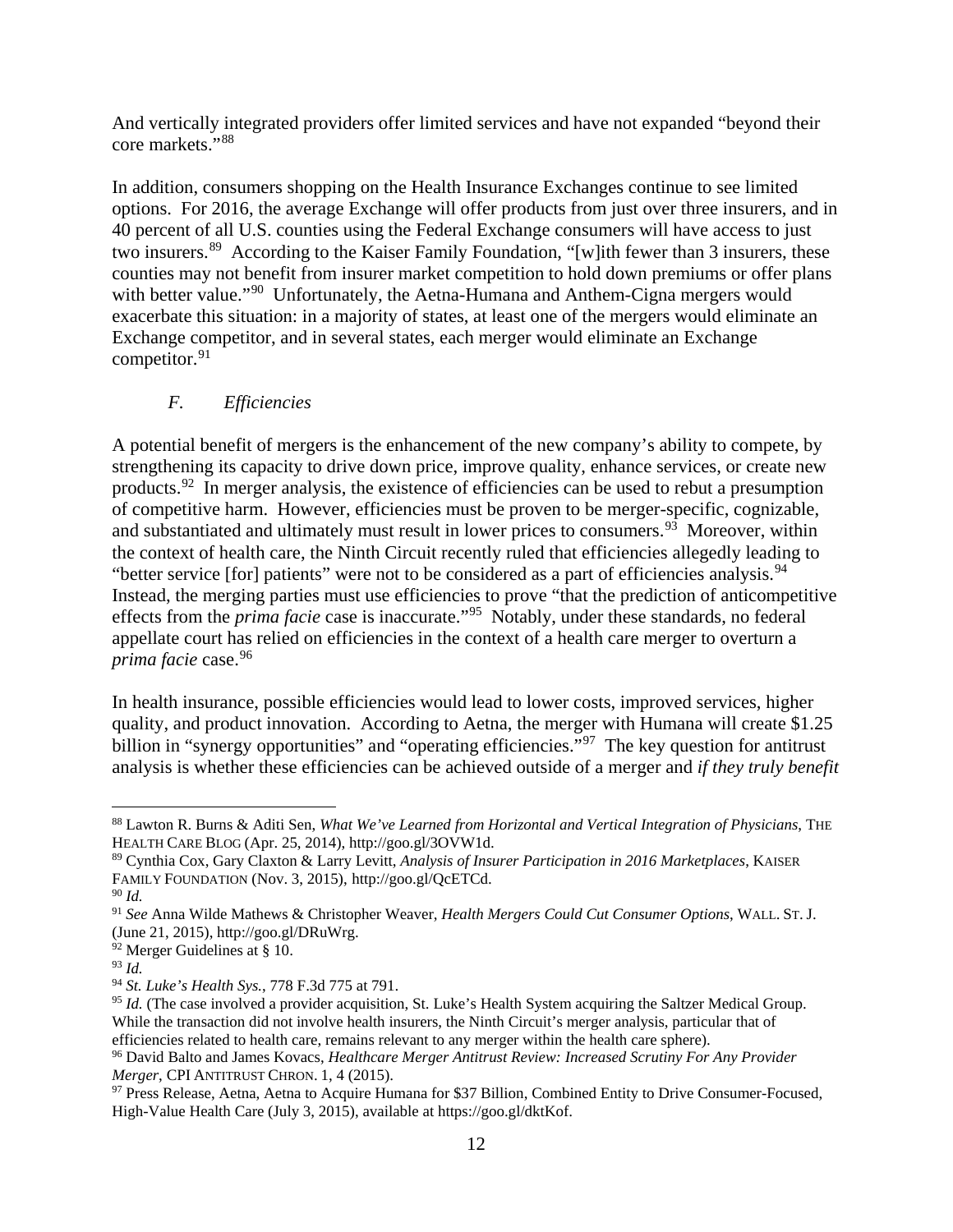*consumers*. We have previously addressed the issue of cost-savings from provider reimbursement being passed along to consumers, <sup>[98](#page-15-0)</sup> as well as increased consumer premiums post-health insurance mergers.<sup>[99](#page-15-1)</sup> In both instances, there is limited evidence suggesting that lower provider reimbursement benefits consumers or that mergers between insurers lead to lower costs for consumers.

There is also limited evidence demonstrating that health insurance mergers raise quality or lead to product innovation. In her recent Congressional testimony, Professor Dafny found it speculative to argue that a health insurance merger would enhance an insurer's ability to develop and implement new value-based payment agreements, because there is no evidence an insurance merger is required to carry out such initiatives.<sup>[100](#page-15-2)</sup> Moreover, at a recent conference, Dafny further noted statistical evidence shows that concentrated insurance markets often have less innovative insurance product offerings, meaning mergers between insurers will not likely lead to higher quality or more inventive insurance products.<sup>[101](#page-15-3)</sup>

# **IV. Conclusion and Recommendations**

The current competitive environment for purchasers of health insurance is troubling. Evidence shows that markets are highly concentrated and consumers have fewer options and continue to pay higher premiums.[102](#page-15-4) The mergers between Anthem-Cigna and Aetna-Humana are significant. If consummated, insurance markets across the United States would lose two national insurers, leaving consumers with fewer competitive options.<sup>103</sup> Given the available evidence and the powers available to the states' Insurance Commissioners and NAIC, we recommend the two following steps:

#### *A. State Insurance Commissioners Investigations of the Mergers*

Each state wherein Anthem and Aetna must make a filing before consummating the merger – whether Form A or a Form  $E$  – should investigate the merger to the fullest extent afforded by their state statute. By creating a public venue through hearings and testimony, Commissioners can both enable the prospective merging parties to explain the benefits of their proposed transactions to the public, and provide an opportunity for consumer groups and other third parties to present evidence and otherwise participate in the investigation process. Furthermore, while the DOJ is investigating these mergers at a national level, each Insurance Commissioner can focus on their own statewide investigation.

<span id="page-15-1"></span><span id="page-15-0"></span><sup>&</sup>lt;sup>98</sup> Greaney, *supra* note 76.<br><sup>99</sup> Dafny and Guardado, *supra* note 27.<br><sup>100</sup> Dafny Testimony, *supra* note 72.

<span id="page-15-3"></span><span id="page-15-2"></span><sup>&</sup>lt;sup>101</sup> Leemore Dafny, Comments at The New Health Care Industry: Integration, Consolidation, Competition in the Wake of the Affordable Care Act (Nov. 13, 2015), *available at* https://goo.gl/GNIvVj.

<span id="page-15-4"></span><sup>&</sup>lt;sup>102</sup> Robert Pear, *Health Insurance Companies Seek Big Rate Increases for 2016*, N.Y. TIMES (July, 3, 2015), http://goo.gl/zDXrSj.

<span id="page-15-5"></span><sup>103</sup> *See Home*, Coalition to Protect Patient Choice, http://goo.gl/tGhnlv (last visited Nov. 15, 2015) (discussing consumer concern with the lack of competition in insurance markets and impact of Anthem-Cigna and Aetna-Humana mergers).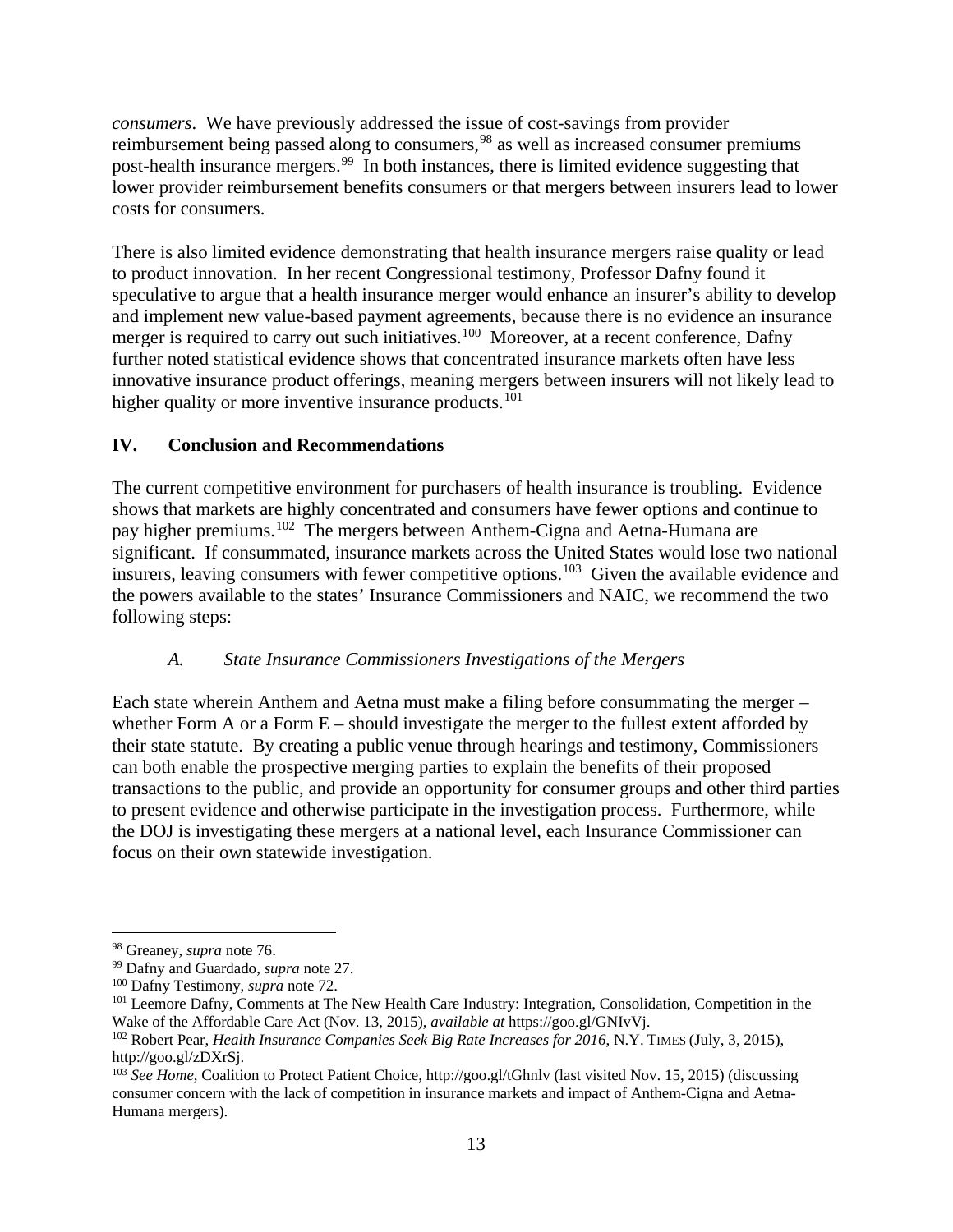#### *B. NAIC Should Form a Health Insurance Task Force or Working Group*

The National Association of Insurance Commissioners plays a pivotal role in establishing the standards as well as regulatory support for Insurance Commissioners. One of the mission guidelines for the NAIC is to "promote competitive markets."[104](#page-16-0) In addition, this Committee has long been recognized for its health insurance expertise: its Mission, as set forth on the NAIC website, is "to consider issues relating to all aspects of health insurance."<sup>[105](#page-16-1)</sup> We recommend that the NAIC establish a task force or working group to study the mergers and assist individual Commissioners in their analysis of the mergers.<sup>[106](#page-16-2)</sup> To study mergers involving four of the five largest national health insurers would certainly seem to be an appropriate part of the NAIC's mission. Over the years, the Health Insurance and Managed Care (B) Committee has established a number of task forces and working groups to assess specific issues.[107](#page-16-3)

A closely analogous precedent for this task force or working group is the committee the NAIC established in the 1990's on Blue Cross conversions. Notably, some states, like California and Missouri, approved such conversions only on condition that the converting Blue Cross plan establish a health-care foundation with the full value of its assets; other states approved conversions conditioned on other remedies; and still other states disapproved conversions in their entirety. The actions taken by different states varied substantially depending on the unique characteristics of the state's insurance market, the history and management of the state's Blue Cross plan, differences in state law, and other factors, but the NAIC committee was helpful to all states.

Similarly, a task force or working group that would study the proposed Aetna-Humana and Anthem-Cigna mergers would be helpful to all states. It would appear that in the majority of states at least one of the proposed mergers would have presumptively anticompetitive effects, and that in a substantial minority of states both mergers are likely to have anticompetitive effects. On the other hand, in some states, neither merger may present a direct competitive problem. So, while the effect of the merger will differ in each state, and each state should certainly make its own decision on the merger, an NAIC task force or working group on the mergers could study issues that are common to all states, and its analysis could be helpful to all states.

I thank the NAIC and Chairman Sevigny for accepting this submission and for granting me an opportunity to present before the Health Insurance and Managed Care (B) Committee.

<span id="page-16-1"></span><span id="page-16-0"></span><sup>&</sup>lt;sup>104</sup> Ben Nelson, *About the NAIC*, NAIC.org, http://goo.gl/eWiJDB (last visited Nov. 15, 2015).<br><sup>105</sup> *See Health Insurance and Managed Care (B) Committee*, NAIC.ORG, http://goo.gl/ndLHTZ (last visited Nov. 15, 2015)

<span id="page-16-2"></span><sup>&</sup>lt;sup>106</sup> State attorneys generals regularly form these types of committees to investigate mergers that impact several states.

<span id="page-16-3"></span><sup>&</sup>lt;sup>107</sup> *Id.* (listing task forces and working groups).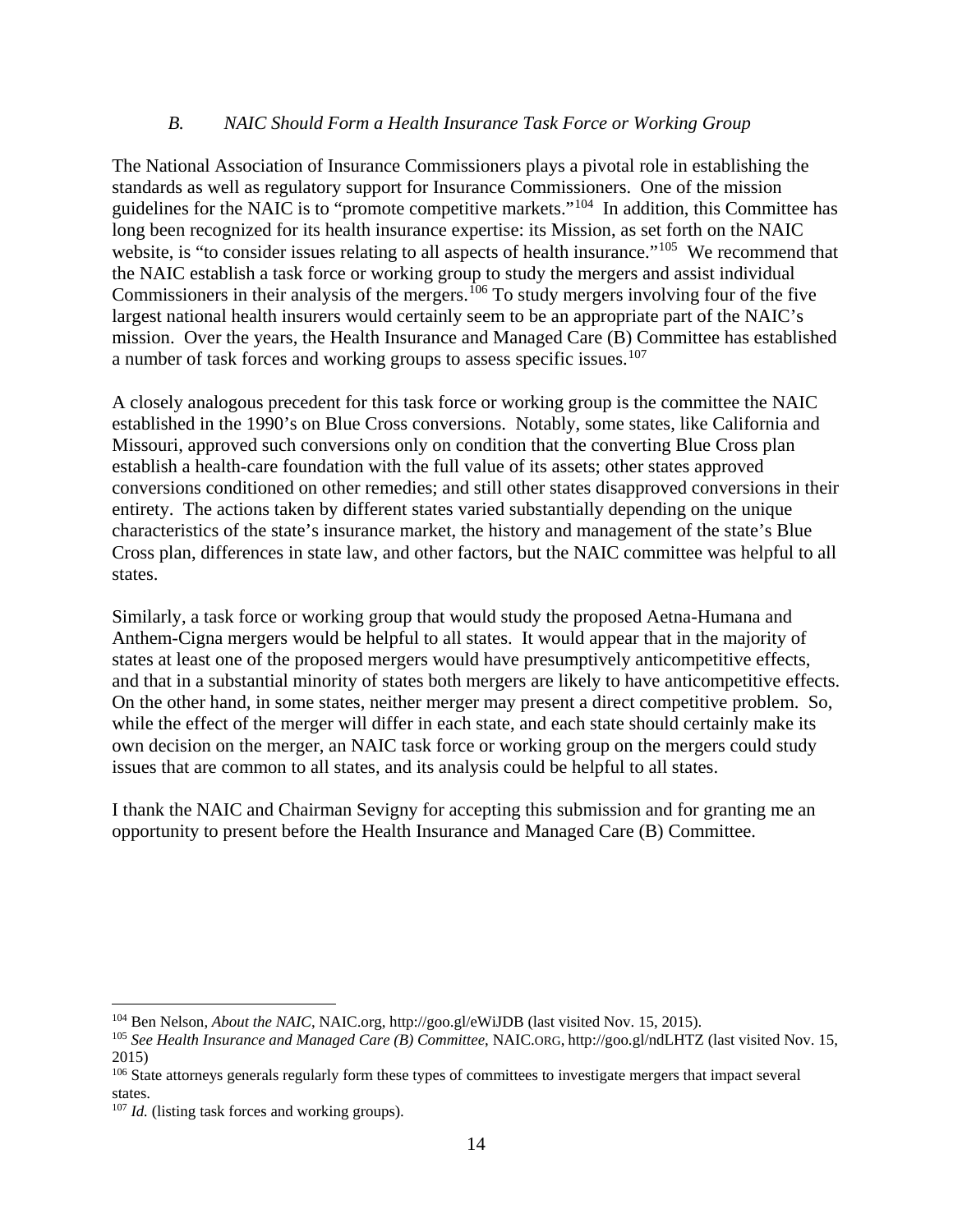# Appendix A: Insurance Commissioner Reviews of Health Insurance Mergers

The following provides a summary of selected merger cases reviewed by Insurance Commissioners from a number of states.<sup>[1](#page-17-0)</sup> In each of these matters, an Insurance Commissioner either blocked the insurance merger outright, ordered divestitures, or required the parties implement regulatory remedies.

| <b>Matter</b>                                                                                                                                                                                                                                                         | Outcome                                                                                                                                                                                                                                                                                                                                                                                                                                                                                 |
|-----------------------------------------------------------------------------------------------------------------------------------------------------------------------------------------------------------------------------------------------------------------------|-----------------------------------------------------------------------------------------------------------------------------------------------------------------------------------------------------------------------------------------------------------------------------------------------------------------------------------------------------------------------------------------------------------------------------------------------------------------------------------------|
| Blue Cross and Blue Shield of Montana &                                                                                                                                                                                                                               | The Montana Insurance Commissioner                                                                                                                                                                                                                                                                                                                                                                                                                                                      |
| Health Care Services Corp.                                                                                                                                                                                                                                            | approved the deal, but required a number of                                                                                                                                                                                                                                                                                                                                                                                                                                             |
| Montana-2013                                                                                                                                                                                                                                                          | conditions:                                                                                                                                                                                                                                                                                                                                                                                                                                                                             |
| At the time of the merger, Health Care<br>Services Corporation ("HCSC") was the<br>fourth largest insurer in the United States and<br>hoped to acquire Blue Cross and Blue Shield<br>of Montana's business, including 250,000<br>Blue Cross customers within Montana. | HCSC must establish a customer<br>$\bullet$<br>service center and create 100 jobs in<br>Montana by the end of 2016.<br>HCSC must charge Montana Blue<br>$\bullet$<br>Cross subscribers lower<br>administrative fees than Montana<br><b>Blue Cross.</b><br>\$40 million payment to a new<br>$\bullet$<br>foundation, which will spend the<br>money to support the public interest<br>in Montana.<br>Must publicly report the salaries of<br>$\bullet$<br><b>HCSC</b> Montana executives. |
|                                                                                                                                                                                                                                                                       | See: http://goo.gl/KTXWWi                                                                                                                                                                                                                                                                                                                                                                                                                                                               |
| Highmark, Inc. & Independence Blue Cross                                                                                                                                                                                                                              | For two years, the Insurance Commissioner                                                                                                                                                                                                                                                                                                                                                                                                                                               |
| Pennsylvania                                                                                                                                                                                                                                                          | held public hearings gathering over 50,000                                                                                                                                                                                                                                                                                                                                                                                                                                              |
| Pennsylvania-2009                                                                                                                                                                                                                                                     | pages of documents and economic reports                                                                                                                                                                                                                                                                                                                                                                                                                                                 |
|                                                                                                                                                                                                                                                                       | studying how the mergers would impact the                                                                                                                                                                                                                                                                                                                                                                                                                                               |
| The merger between Highmark and<br>Independence Blue Cross ("IBC") would                                                                                                                                                                                              | Pennsylvania health insurance marketplace.<br>The Commissioner offered the following                                                                                                                                                                                                                                                                                                                                                                                                    |
| have created an entity with 51 percent market                                                                                                                                                                                                                         | findings regarding the transaction:                                                                                                                                                                                                                                                                                                                                                                                                                                                     |
| share throughout the Commonwealth of                                                                                                                                                                                                                                  | The merger would have lessened                                                                                                                                                                                                                                                                                                                                                                                                                                                          |
| Pennsylvania. The Department of Justice,                                                                                                                                                                                                                              | competition and disadvantaged                                                                                                                                                                                                                                                                                                                                                                                                                                                           |
| Antitrust Division, approved the mergers in                                                                                                                                                                                                                           | providers resulting in fewer choices                                                                                                                                                                                                                                                                                                                                                                                                                                                    |
| two separate investigations in 2007 and                                                                                                                                                                                                                               | for consumers and weaker provider                                                                                                                                                                                                                                                                                                                                                                                                                                                       |
| 2008. <sup>2</sup> The Pennsylvania Insurance                                                                                                                                                                                                                         | networks.                                                                                                                                                                                                                                                                                                                                                                                                                                                                               |
| Commissioner opposed the merger.                                                                                                                                                                                                                                      | There was nearly \$1 billion in                                                                                                                                                                                                                                                                                                                                                                                                                                                         |
|                                                                                                                                                                                                                                                                       | efficiencies that could have been                                                                                                                                                                                                                                                                                                                                                                                                                                                       |

<span id="page-17-0"></span><sup>&</sup>lt;sup>1</sup> This list does not include all merger reviewed by insurance commissioners.

<span id="page-17-1"></span><sup>2</sup> Rick Stouffer, *Justice department clears Highmark-IBC merger, again*, TRIBLIVE (July 17, 2008), http://goo.gl/ncAEet.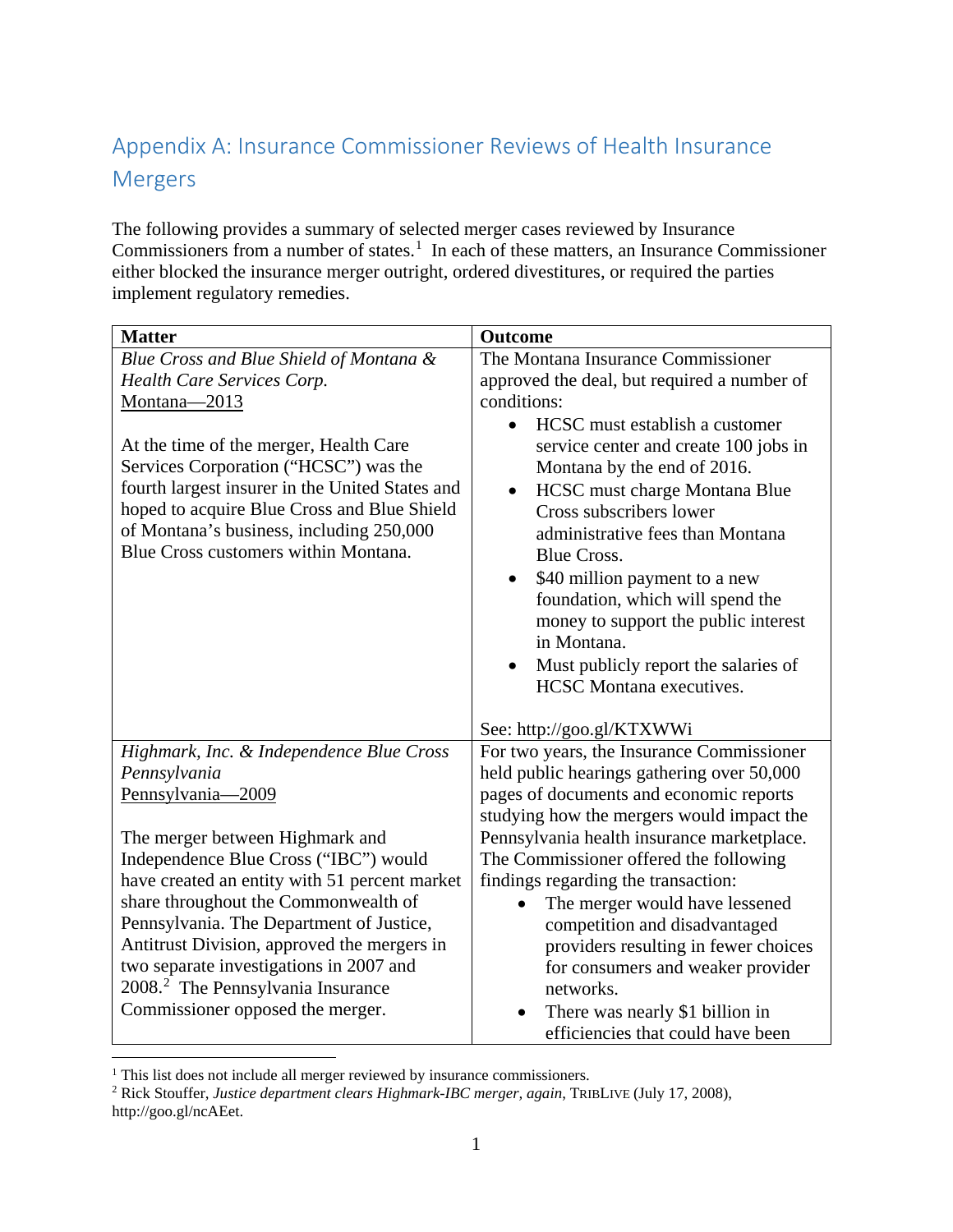|                                                                                                                                                                                                                                                                                                                                                                                                                                                                                                                                                                                                                                                        | achieved by the merger, but these<br>efficiencies did not nearly outweigh<br>the anticompetitive harms. <sup>3</sup><br>After a lengthy, public review process,<br>Highmark and IBC called off the merger.                                                                                                                                                                                                                                                                                                                                                                                                                                                |
|--------------------------------------------------------------------------------------------------------------------------------------------------------------------------------------------------------------------------------------------------------------------------------------------------------------------------------------------------------------------------------------------------------------------------------------------------------------------------------------------------------------------------------------------------------------------------------------------------------------------------------------------------------|-----------------------------------------------------------------------------------------------------------------------------------------------------------------------------------------------------------------------------------------------------------------------------------------------------------------------------------------------------------------------------------------------------------------------------------------------------------------------------------------------------------------------------------------------------------------------------------------------------------------------------------------------------------|
| UnitedHealth Group, Inc. & Sierra Health<br>Services, Inc.<br>Nevada-2008<br>The merger combined UnitedHealth with the<br>largest insurer in Nevada, Sierra. While the<br>Department of Justice filed a complaint and<br>subsequent consent decree requiring the<br>parties divest Medicare Advantage plans in<br>Las Vegas, the Nevada Insurance<br>Commissioner examined a range of other<br>competition issues in other product markets.                                                                                                                                                                                                            | See: http://goo.gl/Jt6yYT<br>Ultimately the merger was approved, but the<br>Nevada Insurance Commissioner required the<br>parties make the following<br>commitments/conditions to operations in<br>Nevada:<br>No acquisition costs will be passed<br>$\bullet$<br>along to health care consumers or<br>providers.<br>No premium increases as a result of<br>the costs of the acquisition.<br>Sierra will maintain its claim<br>handling system post-merger.<br>No scaling back of benefit plans.<br>٠<br>United will take specific actions to<br>reduce the number of uninsured<br>Nevadans.                                                              |
| UnitedHealth Group, Inc. & PacifiCare<br>Health Systems, Inc.<br>California-2005<br>The merger combined UnitedHealth with<br>PacifiCare. United had a large national<br>presence while PacifiCare was predominantly<br>an insurer operating in the western part of the<br>United States. After an extensive review, the<br>Department of Justice filed a lawsuit to block<br>the transaction and offered a consent decree<br>requiring the parties divest commercial<br>insurance plans in Tucson, Arizona and<br>Boulder, Colorado. The parties consented to<br>the DOJ's terms. The California Insurance<br>Commissioner extracted further remedies. | See: http://goo.gl/qSahRb<br>While the merger was approved in<br>California, the Insurance Commissioner<br>required the following remedies from the<br>parties:<br>Parties must pay \$250 million for<br>health care to underserved<br>communities.<br>Pay an additional \$13.7 million to<br>physicians for quality improvements.<br>For four years, United could not fund<br>$\bullet$<br>any dividend with profits from<br>PacifiCare's health insurance<br>operations in California.<br>Guarantee that customer services<br>$\bullet$<br>remain unaffected.<br>Parties could not pass the costs of the<br>$\bullet$<br>deal along to their enrollees. |

<span id="page-18-0"></span><sup>&</sup>lt;sup>3</sup> See Press release, Joel Ario on Highmark and IBC Consolidation (Jan. 22, 2009).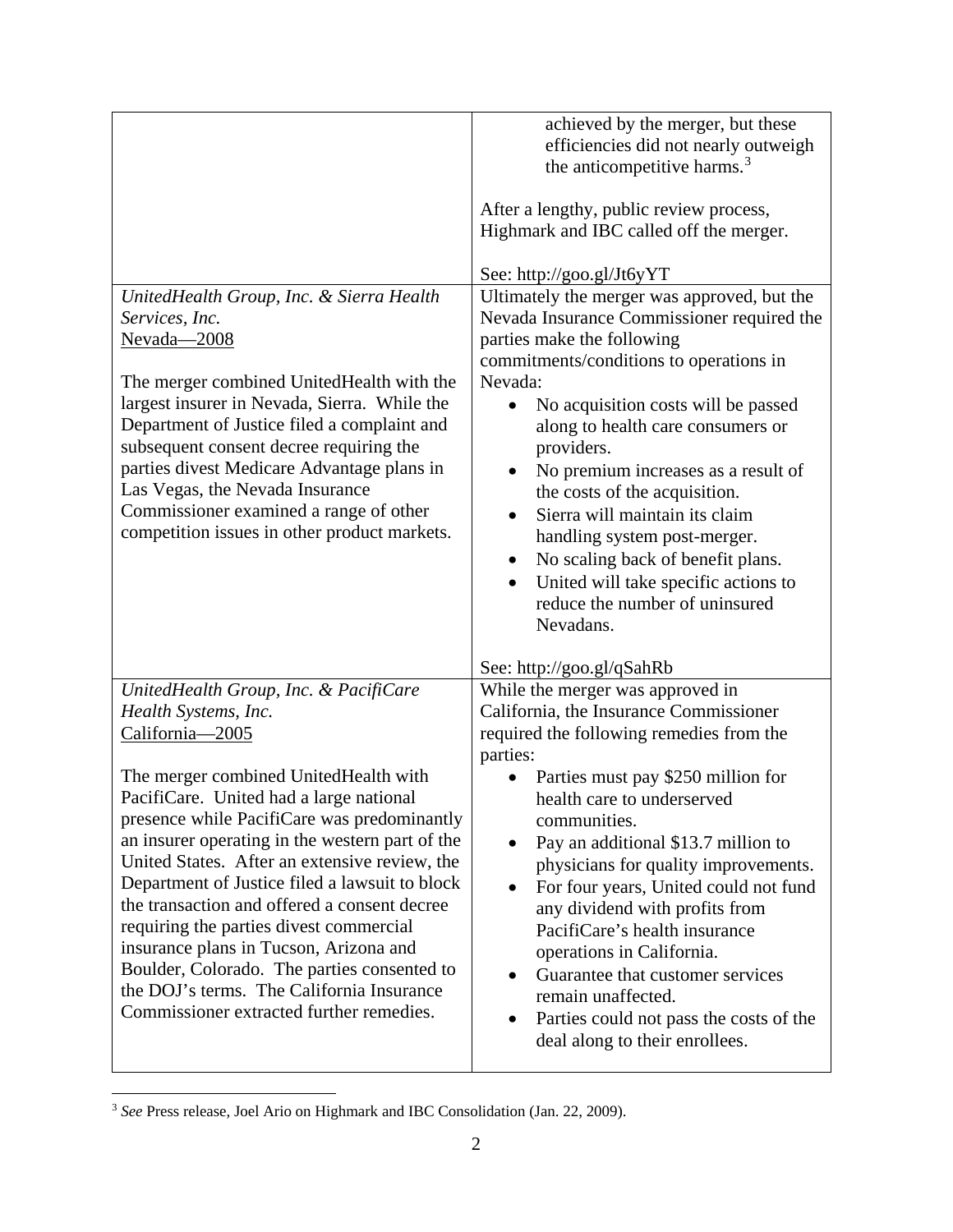| While approving the merger, the Georgia<br>Anthem Inc. & WellPoint Health Networks,<br>Insurance Commissioner was able to obtain<br>Inc.<br>significant financial contributions for his<br><u>Georgia—2004</u><br>state as well as other remedies:<br>The combination of Anthem and WellPoint<br>The total value of the remedy was<br>combined two Blue Cross licensees and<br>\$126.5 million including \$100 million<br>formed the largest managed care insurance<br>dedicated to investment in Georgia<br>company in the country. The Department of<br>health care facility expansion.<br>Justice took no action in this matter.<br>The parties must fund staffing and<br>$\bullet$<br>equipment for the state's telemedicine<br>network.<br>A commitment to not raise premiums<br>post-merger.<br>See: http://goo.gl/n5fZwO<br>In California, the Insurance Commissioner<br>Anthem, Inc. & WellPoint Health Networks,<br>originally disapproved of the merger, leading<br>Inc.<br>to Anthem and WellPoint filing suit against<br>California-2004<br>the Commissioner. <sup>4</sup> However, the<br>Commissioner eventually approved the<br>The same insurance merger reviewed by the<br>Georgia Insurance Commissioner (above).<br>merger subject to the following conditions:<br>The combination of Anthem and WellPoint<br>Anthem pay \$265 million for various<br>combined two Blue Cross licenses and<br>California health projects, including<br>formed the largest managed care insurance<br>\$100 million to the Investment in a<br>company in the country. The Department of<br>Health California Program.<br>Justice took no action in this matter.<br>Anthem agreed to work with the state<br>to improve its programs for a number<br>of diseases.<br>A written agreement from the parties<br>that, post-merger, they would not<br>increase premiums to former<br>WellPoint policy holders.<br>See: http://goo.gl/IG1X4c<br>The Maryland Insurance Commissioner<br>CareFirst, Inc. & WellPoint Health<br>reviewed both the conversion of CareFirst to<br>Networks, Inc.<br>Maryland-2003<br>for-profit status as well as the merger with<br>WellPoint. After 100 hours of testimony and<br>85,000 pages of documents were reviewed,<br>CareFirst, an independent non-profit<br>the Commissioner concluded that the "deal is<br>operating along the east coast, attempted to |                                                |                                                |
|-------------------------------------------------------------------------------------------------------------------------------------------------------------------------------------------------------------------------------------------------------------------------------------------------------------------------------------------------------------------------------------------------------------------------------------------------------------------------------------------------------------------------------------------------------------------------------------------------------------------------------------------------------------------------------------------------------------------------------------------------------------------------------------------------------------------------------------------------------------------------------------------------------------------------------------------------------------------------------------------------------------------------------------------------------------------------------------------------------------------------------------------------------------------------------------------------------------------------------------------------------------------------------------------------------------------------------------------------------------------------------------------------------------------------------------------------------------------------------------------------------------------------------------------------------------------------------------------------------------------------------------------------------------------------------------------------------------------------------------------------------------------------------------------------------------------------------------------------------------------------------------------------------------------------------------------------------------------------------------------------------------------------------------------------------------------------------------------------------------------------------------------------------------------------------------------------------------------------------------------------------------------------------------------------------------------------------------------------------------------------------------------|------------------------------------------------|------------------------------------------------|
|                                                                                                                                                                                                                                                                                                                                                                                                                                                                                                                                                                                                                                                                                                                                                                                                                                                                                                                                                                                                                                                                                                                                                                                                                                                                                                                                                                                                                                                                                                                                                                                                                                                                                                                                                                                                                                                                                                                                                                                                                                                                                                                                                                                                                                                                                                                                                                                           |                                                | See: http://goo.gl/WDdLtJ                      |
|                                                                                                                                                                                                                                                                                                                                                                                                                                                                                                                                                                                                                                                                                                                                                                                                                                                                                                                                                                                                                                                                                                                                                                                                                                                                                                                                                                                                                                                                                                                                                                                                                                                                                                                                                                                                                                                                                                                                                                                                                                                                                                                                                                                                                                                                                                                                                                                           |                                                |                                                |
|                                                                                                                                                                                                                                                                                                                                                                                                                                                                                                                                                                                                                                                                                                                                                                                                                                                                                                                                                                                                                                                                                                                                                                                                                                                                                                                                                                                                                                                                                                                                                                                                                                                                                                                                                                                                                                                                                                                                                                                                                                                                                                                                                                                                                                                                                                                                                                                           |                                                |                                                |
|                                                                                                                                                                                                                                                                                                                                                                                                                                                                                                                                                                                                                                                                                                                                                                                                                                                                                                                                                                                                                                                                                                                                                                                                                                                                                                                                                                                                                                                                                                                                                                                                                                                                                                                                                                                                                                                                                                                                                                                                                                                                                                                                                                                                                                                                                                                                                                                           |                                                |                                                |
|                                                                                                                                                                                                                                                                                                                                                                                                                                                                                                                                                                                                                                                                                                                                                                                                                                                                                                                                                                                                                                                                                                                                                                                                                                                                                                                                                                                                                                                                                                                                                                                                                                                                                                                                                                                                                                                                                                                                                                                                                                                                                                                                                                                                                                                                                                                                                                                           |                                                |                                                |
|                                                                                                                                                                                                                                                                                                                                                                                                                                                                                                                                                                                                                                                                                                                                                                                                                                                                                                                                                                                                                                                                                                                                                                                                                                                                                                                                                                                                                                                                                                                                                                                                                                                                                                                                                                                                                                                                                                                                                                                                                                                                                                                                                                                                                                                                                                                                                                                           |                                                |                                                |
|                                                                                                                                                                                                                                                                                                                                                                                                                                                                                                                                                                                                                                                                                                                                                                                                                                                                                                                                                                                                                                                                                                                                                                                                                                                                                                                                                                                                                                                                                                                                                                                                                                                                                                                                                                                                                                                                                                                                                                                                                                                                                                                                                                                                                                                                                                                                                                                           |                                                |                                                |
|                                                                                                                                                                                                                                                                                                                                                                                                                                                                                                                                                                                                                                                                                                                                                                                                                                                                                                                                                                                                                                                                                                                                                                                                                                                                                                                                                                                                                                                                                                                                                                                                                                                                                                                                                                                                                                                                                                                                                                                                                                                                                                                                                                                                                                                                                                                                                                                           |                                                |                                                |
|                                                                                                                                                                                                                                                                                                                                                                                                                                                                                                                                                                                                                                                                                                                                                                                                                                                                                                                                                                                                                                                                                                                                                                                                                                                                                                                                                                                                                                                                                                                                                                                                                                                                                                                                                                                                                                                                                                                                                                                                                                                                                                                                                                                                                                                                                                                                                                                           |                                                |                                                |
|                                                                                                                                                                                                                                                                                                                                                                                                                                                                                                                                                                                                                                                                                                                                                                                                                                                                                                                                                                                                                                                                                                                                                                                                                                                                                                                                                                                                                                                                                                                                                                                                                                                                                                                                                                                                                                                                                                                                                                                                                                                                                                                                                                                                                                                                                                                                                                                           |                                                |                                                |
|                                                                                                                                                                                                                                                                                                                                                                                                                                                                                                                                                                                                                                                                                                                                                                                                                                                                                                                                                                                                                                                                                                                                                                                                                                                                                                                                                                                                                                                                                                                                                                                                                                                                                                                                                                                                                                                                                                                                                                                                                                                                                                                                                                                                                                                                                                                                                                                           |                                                |                                                |
|                                                                                                                                                                                                                                                                                                                                                                                                                                                                                                                                                                                                                                                                                                                                                                                                                                                                                                                                                                                                                                                                                                                                                                                                                                                                                                                                                                                                                                                                                                                                                                                                                                                                                                                                                                                                                                                                                                                                                                                                                                                                                                                                                                                                                                                                                                                                                                                           |                                                |                                                |
|                                                                                                                                                                                                                                                                                                                                                                                                                                                                                                                                                                                                                                                                                                                                                                                                                                                                                                                                                                                                                                                                                                                                                                                                                                                                                                                                                                                                                                                                                                                                                                                                                                                                                                                                                                                                                                                                                                                                                                                                                                                                                                                                                                                                                                                                                                                                                                                           |                                                |                                                |
|                                                                                                                                                                                                                                                                                                                                                                                                                                                                                                                                                                                                                                                                                                                                                                                                                                                                                                                                                                                                                                                                                                                                                                                                                                                                                                                                                                                                                                                                                                                                                                                                                                                                                                                                                                                                                                                                                                                                                                                                                                                                                                                                                                                                                                                                                                                                                                                           |                                                |                                                |
|                                                                                                                                                                                                                                                                                                                                                                                                                                                                                                                                                                                                                                                                                                                                                                                                                                                                                                                                                                                                                                                                                                                                                                                                                                                                                                                                                                                                                                                                                                                                                                                                                                                                                                                                                                                                                                                                                                                                                                                                                                                                                                                                                                                                                                                                                                                                                                                           |                                                |                                                |
|                                                                                                                                                                                                                                                                                                                                                                                                                                                                                                                                                                                                                                                                                                                                                                                                                                                                                                                                                                                                                                                                                                                                                                                                                                                                                                                                                                                                                                                                                                                                                                                                                                                                                                                                                                                                                                                                                                                                                                                                                                                                                                                                                                                                                                                                                                                                                                                           |                                                |                                                |
|                                                                                                                                                                                                                                                                                                                                                                                                                                                                                                                                                                                                                                                                                                                                                                                                                                                                                                                                                                                                                                                                                                                                                                                                                                                                                                                                                                                                                                                                                                                                                                                                                                                                                                                                                                                                                                                                                                                                                                                                                                                                                                                                                                                                                                                                                                                                                                                           |                                                |                                                |
|                                                                                                                                                                                                                                                                                                                                                                                                                                                                                                                                                                                                                                                                                                                                                                                                                                                                                                                                                                                                                                                                                                                                                                                                                                                                                                                                                                                                                                                                                                                                                                                                                                                                                                                                                                                                                                                                                                                                                                                                                                                                                                                                                                                                                                                                                                                                                                                           |                                                |                                                |
|                                                                                                                                                                                                                                                                                                                                                                                                                                                                                                                                                                                                                                                                                                                                                                                                                                                                                                                                                                                                                                                                                                                                                                                                                                                                                                                                                                                                                                                                                                                                                                                                                                                                                                                                                                                                                                                                                                                                                                                                                                                                                                                                                                                                                                                                                                                                                                                           |                                                |                                                |
|                                                                                                                                                                                                                                                                                                                                                                                                                                                                                                                                                                                                                                                                                                                                                                                                                                                                                                                                                                                                                                                                                                                                                                                                                                                                                                                                                                                                                                                                                                                                                                                                                                                                                                                                                                                                                                                                                                                                                                                                                                                                                                                                                                                                                                                                                                                                                                                           |                                                |                                                |
|                                                                                                                                                                                                                                                                                                                                                                                                                                                                                                                                                                                                                                                                                                                                                                                                                                                                                                                                                                                                                                                                                                                                                                                                                                                                                                                                                                                                                                                                                                                                                                                                                                                                                                                                                                                                                                                                                                                                                                                                                                                                                                                                                                                                                                                                                                                                                                                           |                                                |                                                |
|                                                                                                                                                                                                                                                                                                                                                                                                                                                                                                                                                                                                                                                                                                                                                                                                                                                                                                                                                                                                                                                                                                                                                                                                                                                                                                                                                                                                                                                                                                                                                                                                                                                                                                                                                                                                                                                                                                                                                                                                                                                                                                                                                                                                                                                                                                                                                                                           |                                                |                                                |
|                                                                                                                                                                                                                                                                                                                                                                                                                                                                                                                                                                                                                                                                                                                                                                                                                                                                                                                                                                                                                                                                                                                                                                                                                                                                                                                                                                                                                                                                                                                                                                                                                                                                                                                                                                                                                                                                                                                                                                                                                                                                                                                                                                                                                                                                                                                                                                                           |                                                |                                                |
|                                                                                                                                                                                                                                                                                                                                                                                                                                                                                                                                                                                                                                                                                                                                                                                                                                                                                                                                                                                                                                                                                                                                                                                                                                                                                                                                                                                                                                                                                                                                                                                                                                                                                                                                                                                                                                                                                                                                                                                                                                                                                                                                                                                                                                                                                                                                                                                           |                                                |                                                |
|                                                                                                                                                                                                                                                                                                                                                                                                                                                                                                                                                                                                                                                                                                                                                                                                                                                                                                                                                                                                                                                                                                                                                                                                                                                                                                                                                                                                                                                                                                                                                                                                                                                                                                                                                                                                                                                                                                                                                                                                                                                                                                                                                                                                                                                                                                                                                                                           |                                                |                                                |
|                                                                                                                                                                                                                                                                                                                                                                                                                                                                                                                                                                                                                                                                                                                                                                                                                                                                                                                                                                                                                                                                                                                                                                                                                                                                                                                                                                                                                                                                                                                                                                                                                                                                                                                                                                                                                                                                                                                                                                                                                                                                                                                                                                                                                                                                                                                                                                                           |                                                |                                                |
|                                                                                                                                                                                                                                                                                                                                                                                                                                                                                                                                                                                                                                                                                                                                                                                                                                                                                                                                                                                                                                                                                                                                                                                                                                                                                                                                                                                                                                                                                                                                                                                                                                                                                                                                                                                                                                                                                                                                                                                                                                                                                                                                                                                                                                                                                                                                                                                           |                                                |                                                |
|                                                                                                                                                                                                                                                                                                                                                                                                                                                                                                                                                                                                                                                                                                                                                                                                                                                                                                                                                                                                                                                                                                                                                                                                                                                                                                                                                                                                                                                                                                                                                                                                                                                                                                                                                                                                                                                                                                                                                                                                                                                                                                                                                                                                                                                                                                                                                                                           |                                                |                                                |
|                                                                                                                                                                                                                                                                                                                                                                                                                                                                                                                                                                                                                                                                                                                                                                                                                                                                                                                                                                                                                                                                                                                                                                                                                                                                                                                                                                                                                                                                                                                                                                                                                                                                                                                                                                                                                                                                                                                                                                                                                                                                                                                                                                                                                                                                                                                                                                                           |                                                |                                                |
|                                                                                                                                                                                                                                                                                                                                                                                                                                                                                                                                                                                                                                                                                                                                                                                                                                                                                                                                                                                                                                                                                                                                                                                                                                                                                                                                                                                                                                                                                                                                                                                                                                                                                                                                                                                                                                                                                                                                                                                                                                                                                                                                                                                                                                                                                                                                                                                           |                                                |                                                |
|                                                                                                                                                                                                                                                                                                                                                                                                                                                                                                                                                                                                                                                                                                                                                                                                                                                                                                                                                                                                                                                                                                                                                                                                                                                                                                                                                                                                                                                                                                                                                                                                                                                                                                                                                                                                                                                                                                                                                                                                                                                                                                                                                                                                                                                                                                                                                                                           |                                                |                                                |
|                                                                                                                                                                                                                                                                                                                                                                                                                                                                                                                                                                                                                                                                                                                                                                                                                                                                                                                                                                                                                                                                                                                                                                                                                                                                                                                                                                                                                                                                                                                                                                                                                                                                                                                                                                                                                                                                                                                                                                                                                                                                                                                                                                                                                                                                                                                                                                                           |                                                |                                                |
|                                                                                                                                                                                                                                                                                                                                                                                                                                                                                                                                                                                                                                                                                                                                                                                                                                                                                                                                                                                                                                                                                                                                                                                                                                                                                                                                                                                                                                                                                                                                                                                                                                                                                                                                                                                                                                                                                                                                                                                                                                                                                                                                                                                                                                                                                                                                                                                           |                                                |                                                |
|                                                                                                                                                                                                                                                                                                                                                                                                                                                                                                                                                                                                                                                                                                                                                                                                                                                                                                                                                                                                                                                                                                                                                                                                                                                                                                                                                                                                                                                                                                                                                                                                                                                                                                                                                                                                                                                                                                                                                                                                                                                                                                                                                                                                                                                                                                                                                                                           |                                                |                                                |
|                                                                                                                                                                                                                                                                                                                                                                                                                                                                                                                                                                                                                                                                                                                                                                                                                                                                                                                                                                                                                                                                                                                                                                                                                                                                                                                                                                                                                                                                                                                                                                                                                                                                                                                                                                                                                                                                                                                                                                                                                                                                                                                                                                                                                                                                                                                                                                                           |                                                |                                                |
|                                                                                                                                                                                                                                                                                                                                                                                                                                                                                                                                                                                                                                                                                                                                                                                                                                                                                                                                                                                                                                                                                                                                                                                                                                                                                                                                                                                                                                                                                                                                                                                                                                                                                                                                                                                                                                                                                                                                                                                                                                                                                                                                                                                                                                                                                                                                                                                           |                                                |                                                |
|                                                                                                                                                                                                                                                                                                                                                                                                                                                                                                                                                                                                                                                                                                                                                                                                                                                                                                                                                                                                                                                                                                                                                                                                                                                                                                                                                                                                                                                                                                                                                                                                                                                                                                                                                                                                                                                                                                                                                                                                                                                                                                                                                                                                                                                                                                                                                                                           |                                                |                                                |
|                                                                                                                                                                                                                                                                                                                                                                                                                                                                                                                                                                                                                                                                                                                                                                                                                                                                                                                                                                                                                                                                                                                                                                                                                                                                                                                                                                                                                                                                                                                                                                                                                                                                                                                                                                                                                                                                                                                                                                                                                                                                                                                                                                                                                                                                                                                                                                                           |                                                |                                                |
|                                                                                                                                                                                                                                                                                                                                                                                                                                                                                                                                                                                                                                                                                                                                                                                                                                                                                                                                                                                                                                                                                                                                                                                                                                                                                                                                                                                                                                                                                                                                                                                                                                                                                                                                                                                                                                                                                                                                                                                                                                                                                                                                                                                                                                                                                                                                                                                           |                                                |                                                |
|                                                                                                                                                                                                                                                                                                                                                                                                                                                                                                                                                                                                                                                                                                                                                                                                                                                                                                                                                                                                                                                                                                                                                                                                                                                                                                                                                                                                                                                                                                                                                                                                                                                                                                                                                                                                                                                                                                                                                                                                                                                                                                                                                                                                                                                                                                                                                                                           |                                                |                                                |
|                                                                                                                                                                                                                                                                                                                                                                                                                                                                                                                                                                                                                                                                                                                                                                                                                                                                                                                                                                                                                                                                                                                                                                                                                                                                                                                                                                                                                                                                                                                                                                                                                                                                                                                                                                                                                                                                                                                                                                                                                                                                                                                                                                                                                                                                                                                                                                                           |                                                |                                                |
|                                                                                                                                                                                                                                                                                                                                                                                                                                                                                                                                                                                                                                                                                                                                                                                                                                                                                                                                                                                                                                                                                                                                                                                                                                                                                                                                                                                                                                                                                                                                                                                                                                                                                                                                                                                                                                                                                                                                                                                                                                                                                                                                                                                                                                                                                                                                                                                           |                                                |                                                |
|                                                                                                                                                                                                                                                                                                                                                                                                                                                                                                                                                                                                                                                                                                                                                                                                                                                                                                                                                                                                                                                                                                                                                                                                                                                                                                                                                                                                                                                                                                                                                                                                                                                                                                                                                                                                                                                                                                                                                                                                                                                                                                                                                                                                                                                                                                                                                                                           |                                                |                                                |
|                                                                                                                                                                                                                                                                                                                                                                                                                                                                                                                                                                                                                                                                                                                                                                                                                                                                                                                                                                                                                                                                                                                                                                                                                                                                                                                                                                                                                                                                                                                                                                                                                                                                                                                                                                                                                                                                                                                                                                                                                                                                                                                                                                                                                                                                                                                                                                                           |                                                |                                                |
|                                                                                                                                                                                                                                                                                                                                                                                                                                                                                                                                                                                                                                                                                                                                                                                                                                                                                                                                                                                                                                                                                                                                                                                                                                                                                                                                                                                                                                                                                                                                                                                                                                                                                                                                                                                                                                                                                                                                                                                                                                                                                                                                                                                                                                                                                                                                                                                           | merge with WellPoint, a significant for-profit | bad for the public." In blocking the deal, the |
| Commissioner found:<br>insurer. As part of the process, CareFirst                                                                                                                                                                                                                                                                                                                                                                                                                                                                                                                                                                                                                                                                                                                                                                                                                                                                                                                                                                                                                                                                                                                                                                                                                                                                                                                                                                                                                                                                                                                                                                                                                                                                                                                                                                                                                                                                                                                                                                                                                                                                                                                                                                                                                                                                                                                         |                                                |                                                |

<span id="page-19-0"></span> <sup>4</sup> *Anthem Files Lawsuit Against California Insurance Commissioner*, PR NEWSWIRE (Aug. 3, 2004), http://goo.gl/KBrgtd.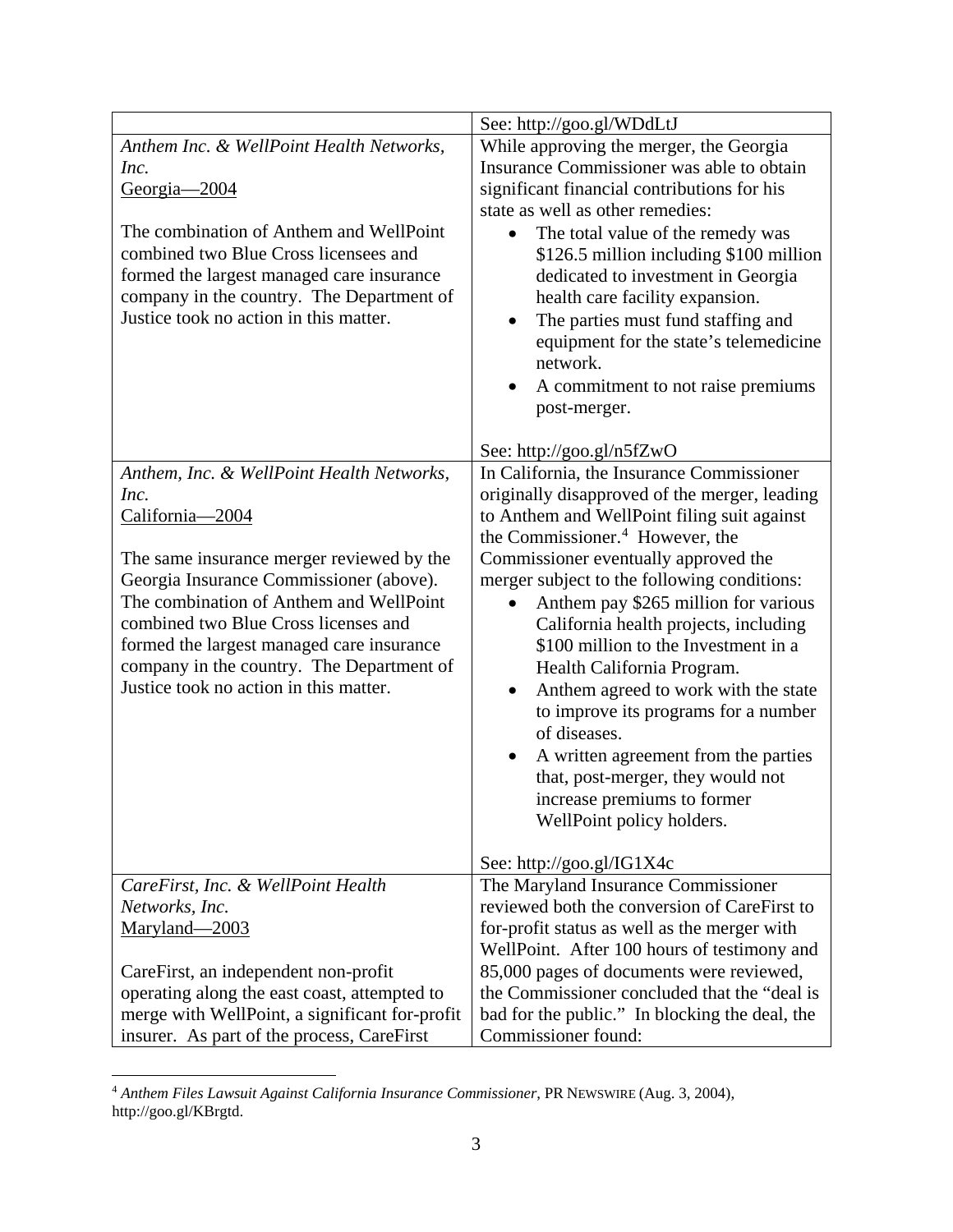| would convert and become a for-profit<br>insurer in Maryland. | Appropriate steps were not taken to<br>$\bullet$<br>ensure that CareFirst officers did not<br>receive remuneration as a result of<br>the merger.<br>CareFirst did not exercise due<br>diligence in deciding to engage in<br>the acquisition, in selecting the<br>transferee, and in negotiating the<br>terms and conditions of the<br>acquisition.<br>The merger could create a<br>significant adverse effect on the<br>availability or accessibility of health<br>care services in Maryland.<br>The merger was not equitable to |
|---------------------------------------------------------------|----------------------------------------------------------------------------------------------------------------------------------------------------------------------------------------------------------------------------------------------------------------------------------------------------------------------------------------------------------------------------------------------------------------------------------------------------------------------------------------------------------------------------------|
|                                                               | CareFirst insureds.<br>See: http://goo.gl/5qEa04                                                                                                                                                                                                                                                                                                                                                                                                                                                                                 |
| Anthem Inc. & Blue Cross Blue Shield of                       | The Kansas Insurance Commissioner issued                                                                                                                                                                                                                                                                                                                                                                                                                                                                                         |
| Kansas                                                        | an order rejecting the merger, arguing that it                                                                                                                                                                                                                                                                                                                                                                                                                                                                                   |
| <u>Kansas—2003</u>                                            | would not benefit policyholders or the                                                                                                                                                                                                                                                                                                                                                                                                                                                                                           |
|                                                               | general public. The merging parties appealed                                                                                                                                                                                                                                                                                                                                                                                                                                                                                     |
| The merger would have combined Anthem                         | the Commissioner's decision to the Kansas                                                                                                                                                                                                                                                                                                                                                                                                                                                                                        |
| with Blue Cross Blue Shield of Kansas, the                    | Supreme Court who upheld the Insurance                                                                                                                                                                                                                                                                                                                                                                                                                                                                                           |
| largest health insurer in the state with                      | Commissioner's order. <sup>5</sup> In particular, the                                                                                                                                                                                                                                                                                                                                                                                                                                                                            |
| 715,000 enrollees in 2003.                                    | Kansas Supreme Court noted that it was well                                                                                                                                                                                                                                                                                                                                                                                                                                                                                      |
|                                                               | within the broad authority of the                                                                                                                                                                                                                                                                                                                                                                                                                                                                                                |
|                                                               | Commissioner to deny acquisitions.                                                                                                                                                                                                                                                                                                                                                                                                                                                                                               |
|                                                               |                                                                                                                                                                                                                                                                                                                                                                                                                                                                                                                                  |
|                                                               | See: http://goo.gl/zlfV8S                                                                                                                                                                                                                                                                                                                                                                                                                                                                                                        |
| Excellus & Univera                                            | The Superintendent of Insurance of New                                                                                                                                                                                                                                                                                                                                                                                                                                                                                           |
| New York–2001                                                 | York approved the merger with conditions to                                                                                                                                                                                                                                                                                                                                                                                                                                                                                      |
|                                                               | safeguard insurance consumers. A critical                                                                                                                                                                                                                                                                                                                                                                                                                                                                                        |
| The merger combined two upstate New York                      | piece of the safeguards was the requirement                                                                                                                                                                                                                                                                                                                                                                                                                                                                                      |
| health insurance companies spanning                           | that the parties create a charitable foundation                                                                                                                                                                                                                                                                                                                                                                                                                                                                                  |
| coverage from Rochester, NY to Buffalo,                       | into which certain assets of the Univera                                                                                                                                                                                                                                                                                                                                                                                                                                                                                         |
| NY.                                                           | companies were contributed. The initial                                                                                                                                                                                                                                                                                                                                                                                                                                                                                          |
|                                                               | contributions would be used to find                                                                                                                                                                                                                                                                                                                                                                                                                                                                                              |
|                                                               | charitable purposes to improve the health                                                                                                                                                                                                                                                                                                                                                                                                                                                                                        |
|                                                               | status of citizens in Univera's service areas.                                                                                                                                                                                                                                                                                                                                                                                                                                                                                   |
|                                                               | See: http://goo.gl/VIhfCm                                                                                                                                                                                                                                                                                                                                                                                                                                                                                                        |

<span id="page-20-0"></span> <sup>5</sup> *Praeger v. Blue Cross and Blue Shield of Kansas, Inc.*, 75 P.3d 226, (Kan. 2003)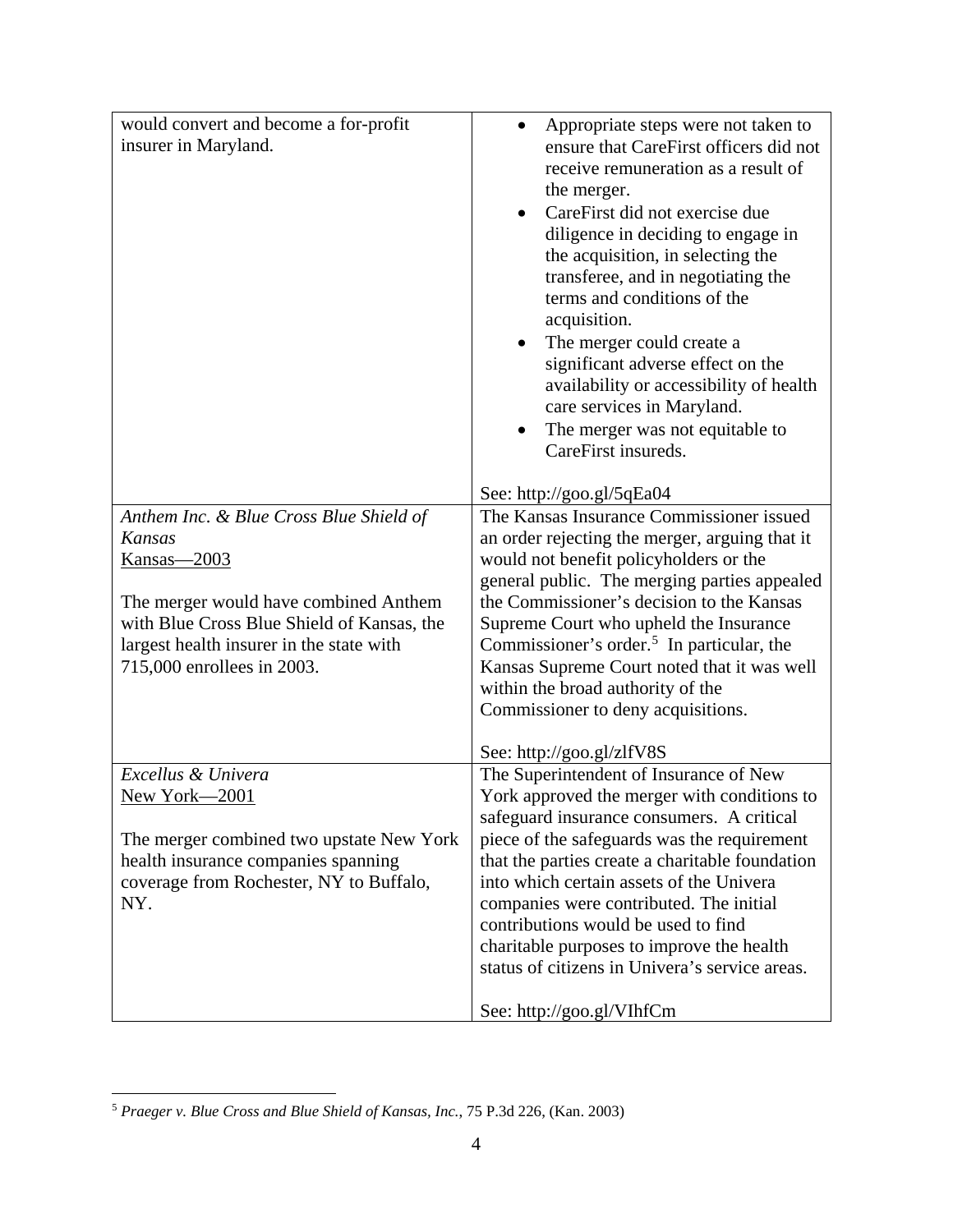| Harvard Pilgrim Health Care & Matthew<br><b>Thornton</b><br>New Hampshire-1996<br>Harvard Pilgrim, operator of the largest<br>health maintenance organization ("HMO")<br>plan in New Hampshire, sought to acquire<br>Matthew Thornton, another HMO operating<br>within the state. | The New Hampshire Insurance Department<br>consented to the acquisition but required a<br>number of conditions:<br>The parties could not enter into an<br>exclusive arrangement with a<br>physician group in Concord, New<br>Hampshire.<br>The parties would have to contribute<br>\$15 million to the New Hampshire<br>health care transition fund, and an |
|-----------------------------------------------------------------------------------------------------------------------------------------------------------------------------------------------------------------------------------------------------------------------------------|------------------------------------------------------------------------------------------------------------------------------------------------------------------------------------------------------------------------------------------------------------------------------------------------------------------------------------------------------------|
|                                                                                                                                                                                                                                                                                   | additional \$20 million for activities<br>designed to benefit the state's health<br>care consumers. <sup>6</sup><br>However, due to the intervention by New<br>Hampshire Department of Insurance, the<br>parties called off the merger.<br>See: http://goo.gl/lvbQOQ                                                                                       |
| United HealthCare Co. & MetraHealth                                                                                                                                                                                                                                               | The Missouri Department of Insurance filed                                                                                                                                                                                                                                                                                                                 |
| Companies, Inc.<br>Missouri-1995                                                                                                                                                                                                                                                  | suit and the parties agreed to a consent<br>decree. The Missouri Department of                                                                                                                                                                                                                                                                             |
|                                                                                                                                                                                                                                                                                   | Insurance allowed the merger to move                                                                                                                                                                                                                                                                                                                       |
| The acquisition involved United Healthcare                                                                                                                                                                                                                                        | forward but required that United Healthcare                                                                                                                                                                                                                                                                                                                |
| acquiring MetraHealth. The merger would                                                                                                                                                                                                                                           | divest MetLife St. Louis HMO due to                                                                                                                                                                                                                                                                                                                        |
| involve all of Metra's businesses, including<br>MetLife St. Louis HMO.                                                                                                                                                                                                            | concerns that the merger would lessen<br>competition in St. Louis for "insured                                                                                                                                                                                                                                                                             |
|                                                                                                                                                                                                                                                                                   | managed care."7                                                                                                                                                                                                                                                                                                                                            |
|                                                                                                                                                                                                                                                                                   | The Missouri Department of Insurance, after                                                                                                                                                                                                                                                                                                                |
| Blue Cross Blue Shield of Missouri &<br>HealthLink                                                                                                                                                                                                                                | review of the HMO portion of the                                                                                                                                                                                                                                                                                                                           |
| Missouri-1995                                                                                                                                                                                                                                                                     | acquisition, approved it subject to the                                                                                                                                                                                                                                                                                                                    |
|                                                                                                                                                                                                                                                                                   | following conditions:                                                                                                                                                                                                                                                                                                                                      |
| Blue Cross Blue Shield of Missouri sought to<br>acquire HealthLink, the operator of a large                                                                                                                                                                                       | From September 1, 1995 through<br>August 31, 1996, the combined                                                                                                                                                                                                                                                                                            |
| preferred provider organization ("PPO")                                                                                                                                                                                                                                           | entities could not increase premium                                                                                                                                                                                                                                                                                                                        |
| program for self-insured employers and for                                                                                                                                                                                                                                        | rates cells or rate formularies for                                                                                                                                                                                                                                                                                                                        |
| other insurers or payors who sought to rent a                                                                                                                                                                                                                                     | HMO and PPO products for certain                                                                                                                                                                                                                                                                                                                           |
| network. HealthLink also owned a small<br>start-up HMO.                                                                                                                                                                                                                           | group customers within St. Louis<br>Metropolitan Statistical Area.                                                                                                                                                                                                                                                                                         |
|                                                                                                                                                                                                                                                                                   | For renewing groups, the cumulative<br>$\bullet$                                                                                                                                                                                                                                                                                                           |
|                                                                                                                                                                                                                                                                                   | percentage change could not increase                                                                                                                                                                                                                                                                                                                       |
|                                                                                                                                                                                                                                                                                   | by more than 90% of the sum of the                                                                                                                                                                                                                                                                                                                         |

 <sup>6</sup> *In re Matthew Thornton Health Plan* (N.H. Ins. Dept. Jan. 12, 1996).

<span id="page-21-1"></span><span id="page-21-0"></span><sup>7</sup> *In re Proposed Acquisition of MetLife HealthCare Network, Inc*., Case No. 95-07-13-0006 (Mo. Dept. of Ins. Sept. 28, 1995).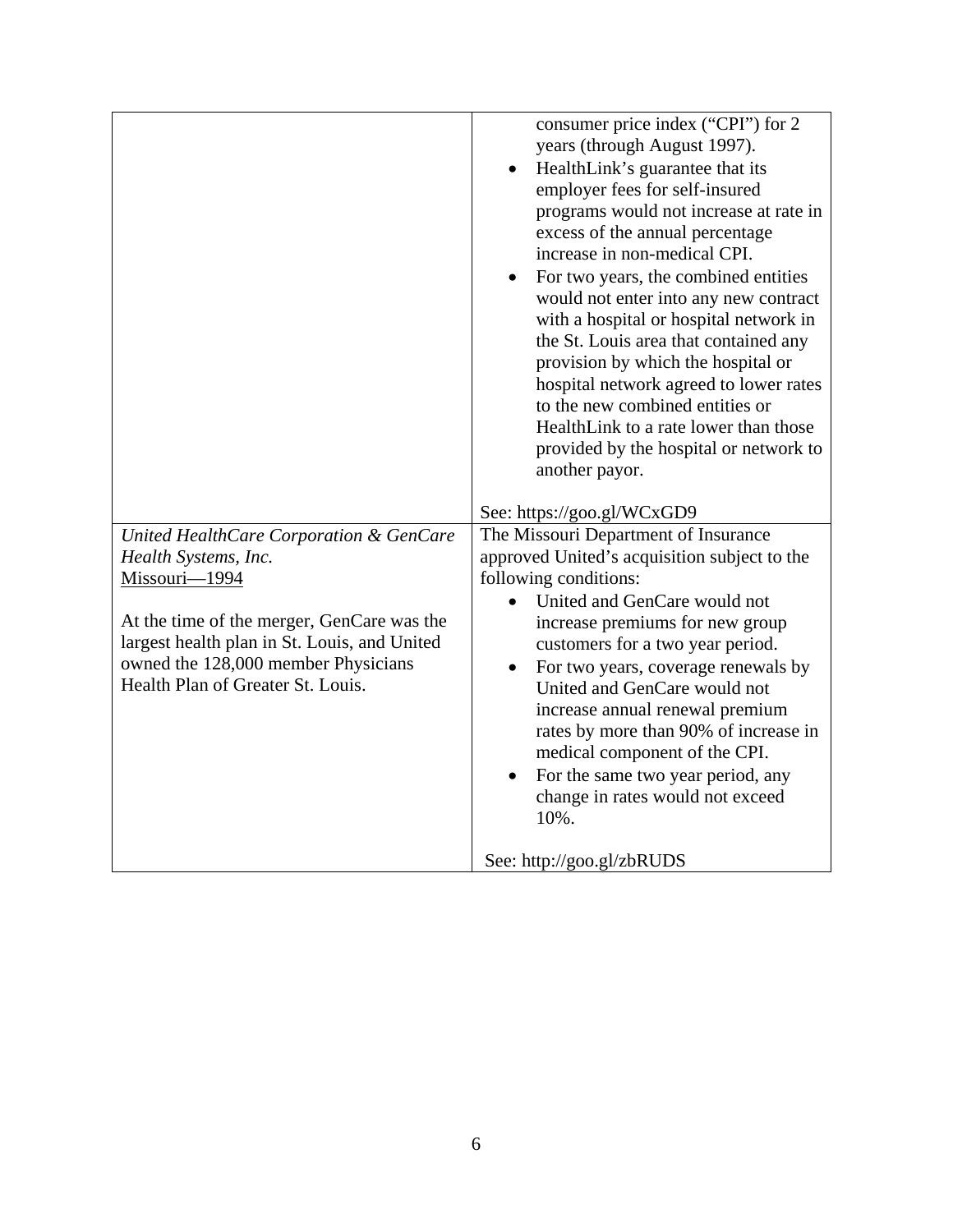# Appendix B: Overlaps from Anthem-Cigna and Aetna-Humana Mergers

Below is a map of states that, based on *current, available information*, face presumptively anticompetitive overlaps from the mergers of Anthem-Cigna and Aetna-Humana. The merger overlaps occur in a number of health insurance products, including individual and small group plans, fully-insured employer plans, self-insured employer plans, and Medicare Advantage plans.<sup>[1](#page-23-0)</sup> The map was created from data and testimony offered by a number of different sources.<sup>[2](#page-23-1)</sup> The sources analyzed the mergers of Anthem-Cigna and Aetna-Humana and their competitive overlaps using concentration figures calculated by the Herfindahl-Hirschman Index and by market share data based on number of beneficiaries.



# Health Insurance Mergers Map: Anthem/Cigna and Aetna/Humana

<span id="page-23-1"></span><span id="page-23-0"></span><sup>1</sup> The map does not analyze competitive overlaps or loss of competition on the Insurance Exchanges. 2 Sources are as follows. Gretchen Jacobsen, Anthony Damico, & Tricia Neuman, *Data Note: Medicare Advantage Enrollment, by Firm, 2015*, KAISER FAMILY FOUNDATION (July 14, 2015), http://goo.gl/g1rJ0Z; *see also* Market Share and Enrollment of Largest Three Insurers- Individual Market, 2013, KAISER FAMILY FOUNDATION (2015), *available at* http://goo.gl/T4jgL7; *see also Effects on Competition of Proposed Health Insurer Mergers: Hearing before Comm. on the Judiciary Subcomm. on Regulatory Reform, Commercial and Antitrust Law*, 114th Cong. 5-8 (Sept. 29, 2015) (testimony of Edmund F. Haislmaier, Heritage Foundation), *available at* http://goo.gl/9E2Dkm; *see also Effects on Competition of Proposed Health Insurer Mergers: Hearing before Comm. on the Judiciary Subcomm. on Regulatory Reform, Commercial and Antitrust Law,* 114th Cong. 3 (Sept. 29, 2015) (testimony of Tom Nickels, Vice President, Am. Hospital Assoc.); *see also* Press Release, Am. Med. Assoc., AMA Releases Analyses on Potential Anthem-Cigna and Aetna-Humana Mergers (Sept. 8, 2015), *available at* http://goo.gl/3TZoJn.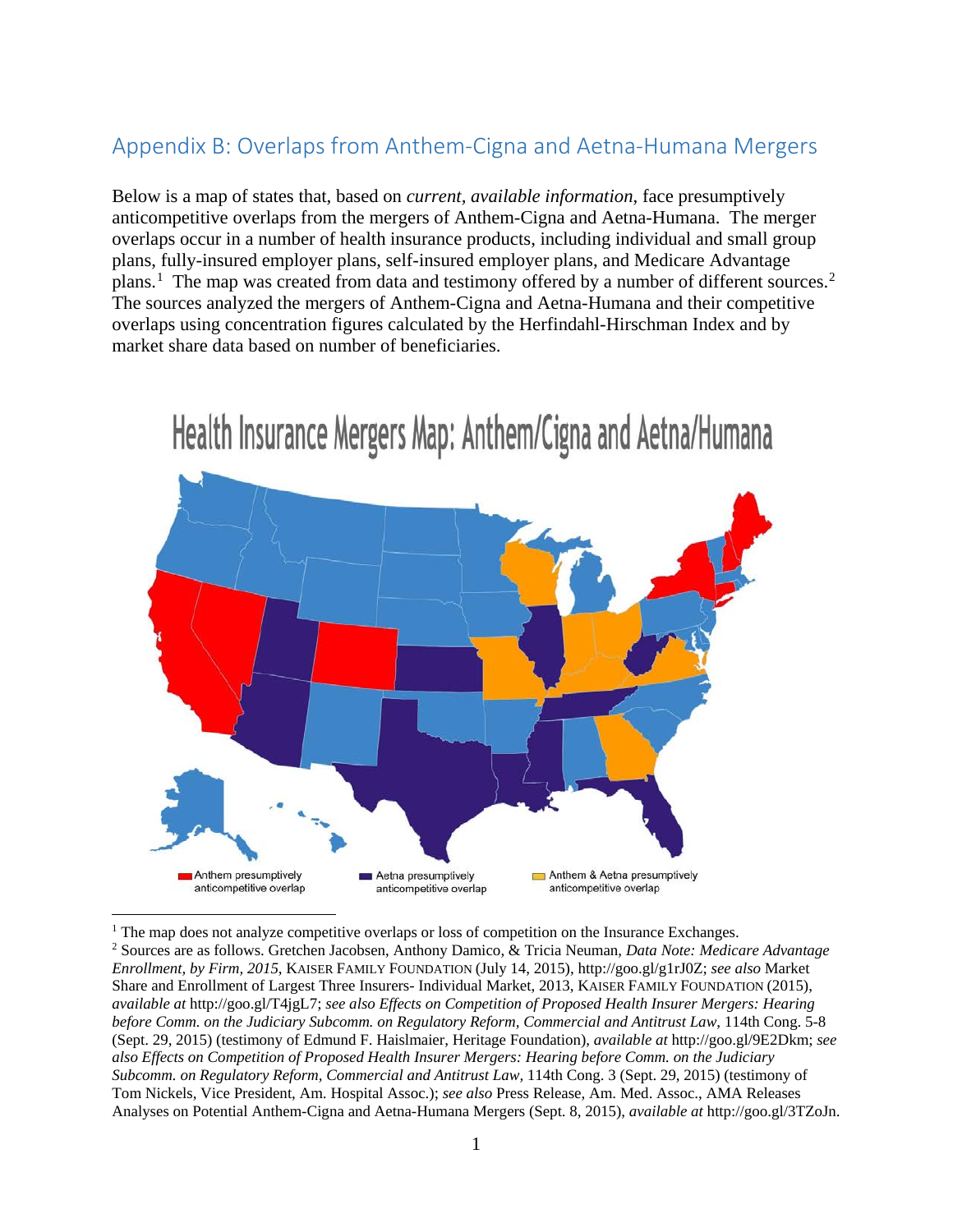# Appendix C: Important Sources for the Anthem-Cigna and Aetna-Humana Mergers

The following list contains ten of the most important sources that both the National Association of Insurance Commissioners and Insurance Commissioners should review when analyzing the mergers of Anthem-Cigna and Aetna-Humana. The list contains testimony from the merging parties, testimony from opponents and objective third parties, economic studies on health insurance mergers, and scholarly articles.

(1) *Effects on Competition of Proposed Health Insurer Mergers: Hearing before Comm. on the Judiciary Subcomm. on Regulatory Reform, Commercial and Antitrust Law*, 114th Cong. (Sept. 29, 2015) (testimony of Joseph Swedish, President & CEO of Anthem, Inc.), *available at* http://goo.gl/UoPssD.

(2) *Effects on Competition of Proposed Health Insurer Mergers: Hearing before Comm. on the Judiciary Subcomm. on Regulatory Reform, Commercial and Antitrust Law*, 114th Cong. (Sept. 29, 2015) (testimony of Mark T. Bertolini, Chairman & CEO of Aetna, Inc.), *available at*  http://goo.gl/TokebO.

(3) *Effects on Competition of Proposed Health Insurer Mergers: Hearing before Comm. on the Judiciary Subcomm. on Regulatory Reform, Commercial and Antitrust Law,* 114th Cong. (Sept. 29, 2015) (testimony of Tom Nickels, Vice President, Am. Hospital Assoc.), *available at* http://goo.gl/KIR4y9.

(4) Letter from James L. Madara, Executive V.P. & CEO of Am. Med. Assoc., to William Baer, Assistant Attorney General, U.S. Dep't of Justice (Nov. 11, 2015), *available at*  http://goo.gl/en6Dtl.

(5) *Effects on Competition of Proposed Health Insurer Mergers: Hearing before Comm. on the Judiciary Subcomm. on Regulatory Reform, Commercial and Antitrust Law*, 114th Cong. (Sept. 29, 2015) (testimony of Edmund F. Haislmaier, Heritage Foundation), *available at* http://goo.gl/9E2Dkm.

(6) Leemore Dafny, Mark Duggan, & Subramaniam Ramanarayanan, *Paying a Premium on Your Premium? Consolidation in the US Health Insurance Industry*, 102 AM. ECON. REV. 1161 (2012), *available at* http://goo.gl/4NV9bI.

(7) José R. Guardado, David W. Emmons, & Carol K. Kane, *The Price Effects of a Large Merger of Health Insurers: A Case Study of UnitedHealth-Sierra*, 1 Health Mgmt., Pol'y & Innovation (2013), *available at* http://goo.gl/GQqffg.

(8) Dana Polsky & Janet Weiner, *State Variation in Narrow Networks on the ACA Marketplaces*, LEONARD DAVIS INST. OF HEALTH ECON. (Aug. 2015), *available at* http://goo.gl/kkCWAT.